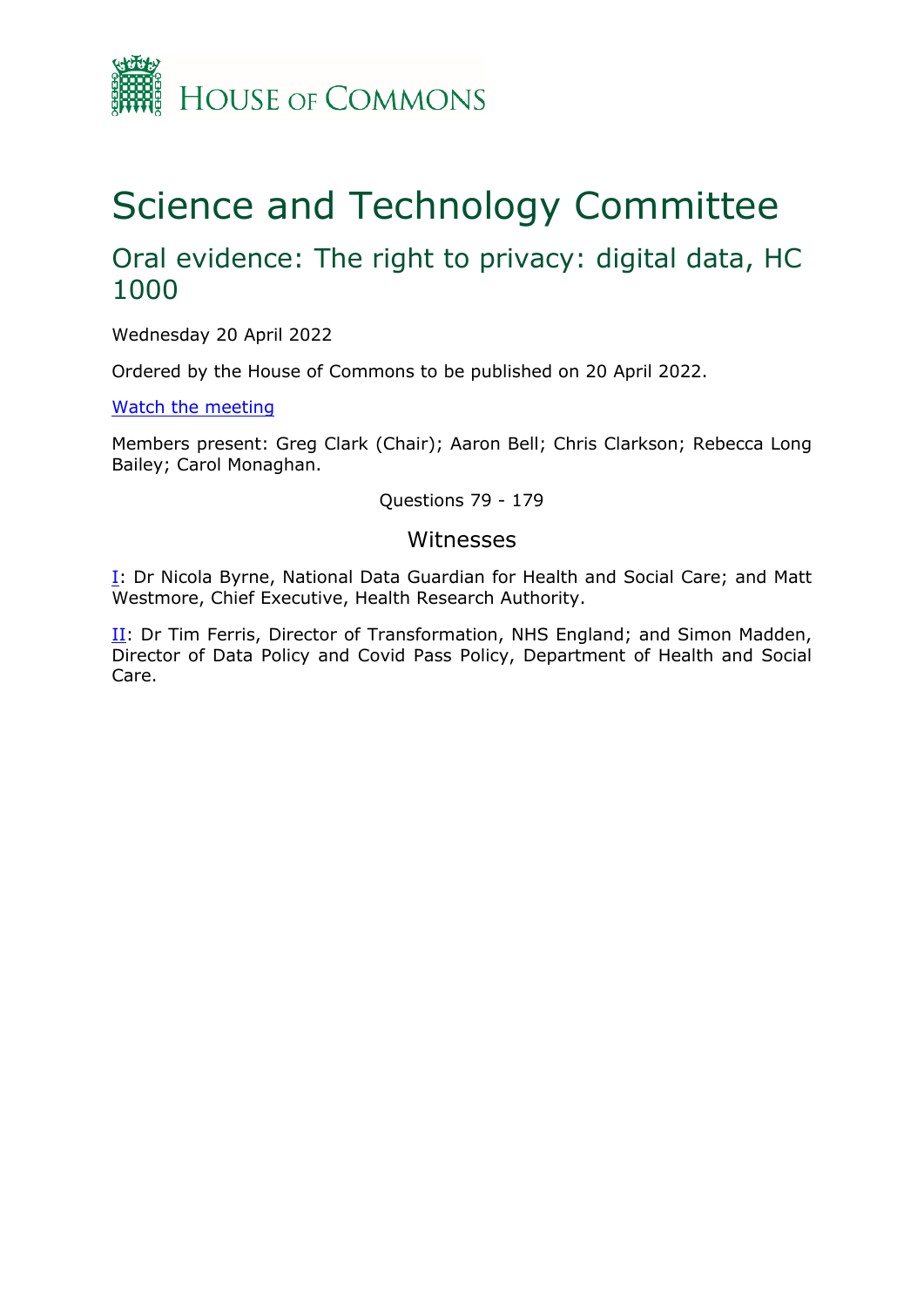

## <span id="page-1-0"></span>Examination of witnesses

Witnesses: Dr Byrne and Matt Westmore.

Q79 **Chair:** Welcome to this meeting of the Science and Technology Committee, where we continue our inquiry into the use of digital data and, in particular, aspects of privacy.

I am very pleased to welcome our first panel of witnesses this morning. Dr Nicola Byrne is the national data guardian for health and social care. This is a role that is sponsored by the Department of Health and Social Care but operates independently, representing the interests of patients and the public on questions of the use of data. I am also pleased to welcome on this panel Matt Westmore, who is the chief executive of the Health Research Authority, a non-departmental public body of the Department of Health and Social Care that makes sure that the research that is sponsored by the Department meets standards of ethics, transparency and rigour.

I will start with a question to Dr Byrne. We have heard in evidence already about the juxtaposition of real possibilities for important breakthroughs in medical research, making a big difference to people's lives, with well-justified concerns about data around very intimate aspects of people's lives and wellbeing. What is your reflection, as the national data guardian, on how that is being addressed in Government? What more needs to be done?

**Dr Byrne:** In broad terms, I want to stress that I concur on all the potential benefits you heard about in the previous session, but I am keen to point out that innovation and the transformation of the health and care service for people's benefit, and doing that in a trustworthy way for the public, are not mutually exclusive. I think that things would be much stronger if those two things were held hand in hand. That would be my starting point.

Q80 **Chair:** Matt Westmore, what is your perspective as the head of the Health Research Authority?

*Matt Westmore:* Very similar. The power that can be released by unlocking data for the benefit of patients and the health service is immense, but we cannot unlock it if we do not maintain and ensure public and patient trust in the use of that data. As Dr Byrne said, those two have to go hand in hand.

What does that look like? Public trust requires transparency in what we are doing and how we are using the data. It requires patient and publiccentred motives and values. It requires secure systems and processes. Above all, it requires the involvement of patients and the public at every stage of the discussion and conversation about how we build secure and ethical systems.

Q81 **Chair:** Everyone is agreed that the opportunities for improvements to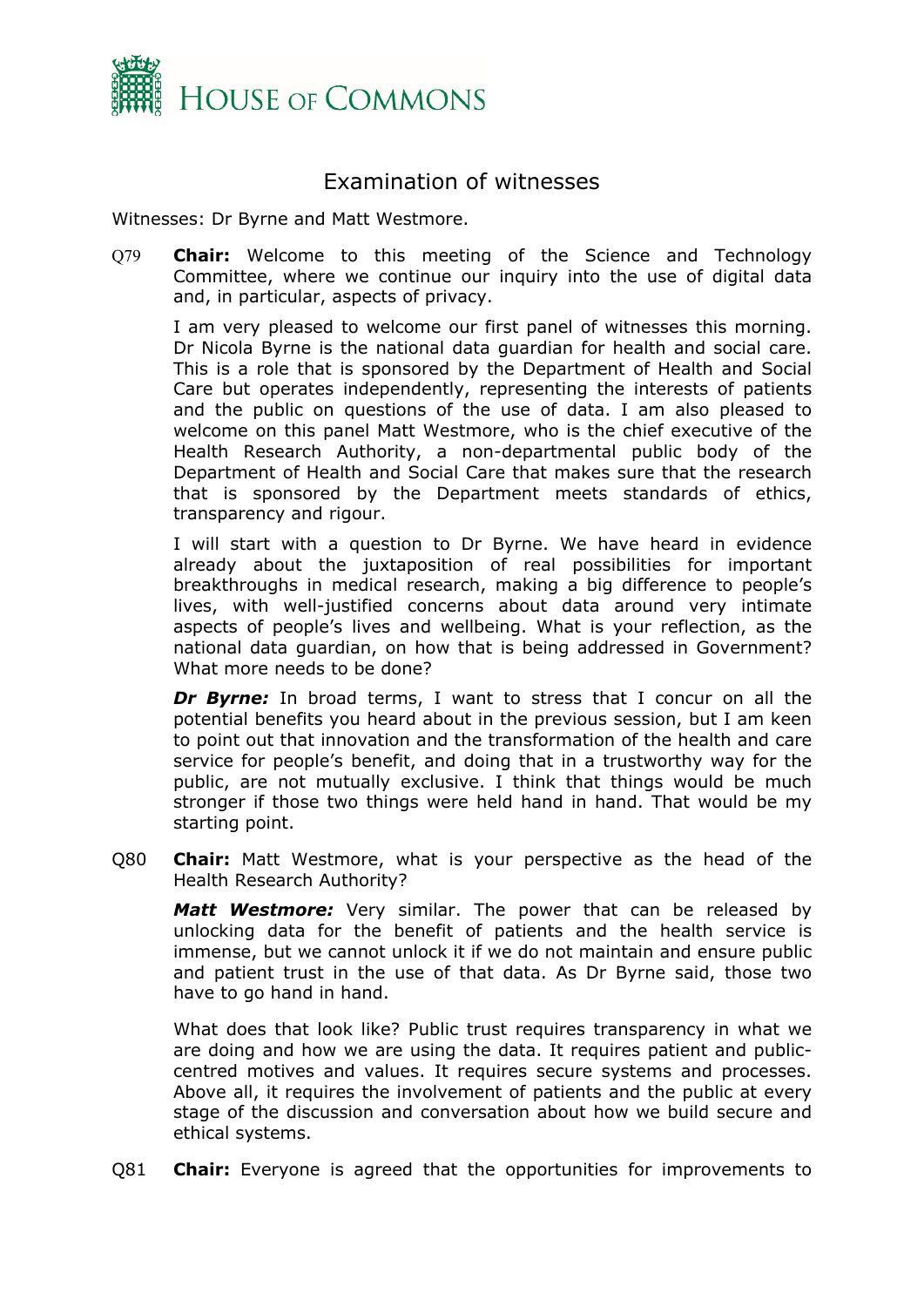

people's lives are immense, but there are real questions that need to be addressed to satisfy people's privacy concerns. The Government have published a consultation, "Data saves lives". Mr Westmore, to what extent do you think that this addresses adequately the concerns that are there and would allow confidence to be reposed in the system?

*Matt Westmore:* We are really supportive of the recommendations to bring people closer to their data, in their access to and understanding of the uses of that data and agency around the use of that data. That is a welcome theme in the plan.

The plan also talks about the importance of data linkages. We are not just talking about data that results from patient interactions within the health service. The real power for improving health outcomes is when data is linked to other sources. That is where we think that a lot more work needs to be done, because it opens up another set of challenges that are above and beyond health data.

Q82 **Chair:** More work than is proposed in "Data saves lives"? Are you saying that "Data saves lives" is not sufficient to address the concerns?

*Matt Westmore:* "Data saves lives" is sufficient, but it is high level. The detail of precisely how these systems are built and developed is to come. I think that it is sufficient, but the devil will be in the detail.

Q83 **Chair:** I see. Dr Byrne, what is your assessment of "Data saves lives"?

*Dr Byrne:* I fully support what Matt calls its high-level ambitions. The feedback that I have given is that it needed to include much stronger plans for public engagement. I stress that the public are not concerned only about their privacy. Of course, that is a major consideration, but over recent times we have learnt that people are very concerned about the uses of data and their being for public benefit. Privacy is not the only concern.

I fed back that I thought that there was a serious omission in that there was no mention of opt-outs. Choice is important. It is crucial for people to have agency in an ethical system.

The main strand of feedback that I gave was about the importance of language and being clear and straight with people that, with data use, as people know, benefits come with risks. There is an issue if the public cannot see the system openly acknowledging that. People know in general terms that there are risks with data use. Not to mention that can sometimes be the biggest barrier of all; a lack of transparency in that regard can create a suspicion of deceit or that things are being held back from us. It is very important both in that strategy and more generally for the Government that there is always communication that holds those two things in mind: "These are the benefits of data use. We recognise the potential risks, and these are the safeguards and mitigations." Then people will know that you are being straight and they will see the system as credible and trustworthy.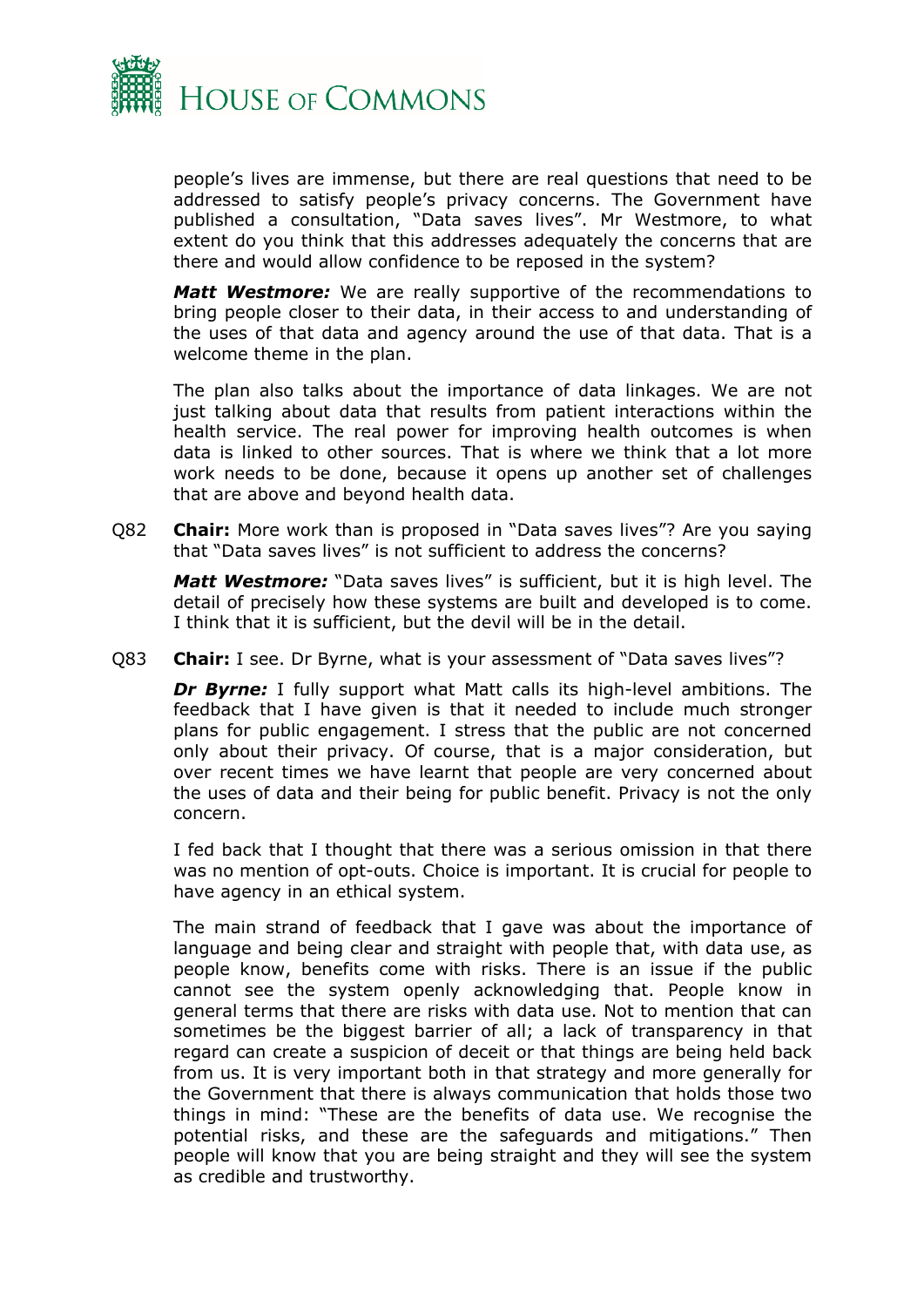

Q84 **Chair:** Thank you. Rebecca has some questions about the implications of opt-outs for the use of the data.

Dr Byrne, you mentioned the importance of people feeling that this is for public benefit, as well as privacy. Obviously, that raises questions of what happens when data leaves the public sector—literally, when it leaves the NHS. We know, and have seen in Covid, that much medical research is conducted by private sector companies. The Oxford AstraZeneca vaccine clearly refers in its nomenclature to the fact that there is a private company involved. This is the standard model. Have you given some thought to how you address what I am sure you correctly point out is a desire for public benefit when the model that we operate involves engaging with and, literally, sharing data for research purposes with private, for-profit companies?

*Dr Byrne:* Yes. There is actually quite a lot of empirical evidence to help us on this matter, in terms of what matters to people. There has been work by the HRA, by Understanding Patient Data, with the Ada Lovelace Institute and NHS England, and, more recently, by Understanding Patient Data and ourselves, looking at questions of public benefit.

To focus on the commercial involvement, we know that once the rationale for commercial involvement is explained to people they are not necessarily against it. Indeed, they may be supportive of it—for example, in the kind of drug development that you mentioned—but there are conditions for that support. Public benefit must come above commercial profit and be the primary consideration. People want to see that safeguards are in place and that there are meaningful sanctions for any improper use.

Q85 **Chair:** The sanctions aspect is clear and, I dare say, could be actioned. In the context of a pandemic, when everyone is desperate to get a vaccine, it is clearly established that public benefit, rather than commercial gain, is the primary motivation. But is it not the case that, with most drug development, it is not clear how revolutionary its impact on public health will be? How, ex ante, can you determine how important the public benefit versus the commercial benefit is going to be?

**Dr Byrne:** It might be worth my saying a little about how I would suggest that we think about public benefit. Both of the words in that phrase are at play.

First, if you think about the benefit side, we know from the work that we have done that people have a very broad and inclusive understanding of what comes under potential benefits, whether that is treatment, prevention, resource use or simply knowledge generation. An unsuccessful medication might prove still to be valuable in that sense. People are very comfortable with the idea of small numbers of people having significant benefit, as with a rare disease. That would still constitute public benefit.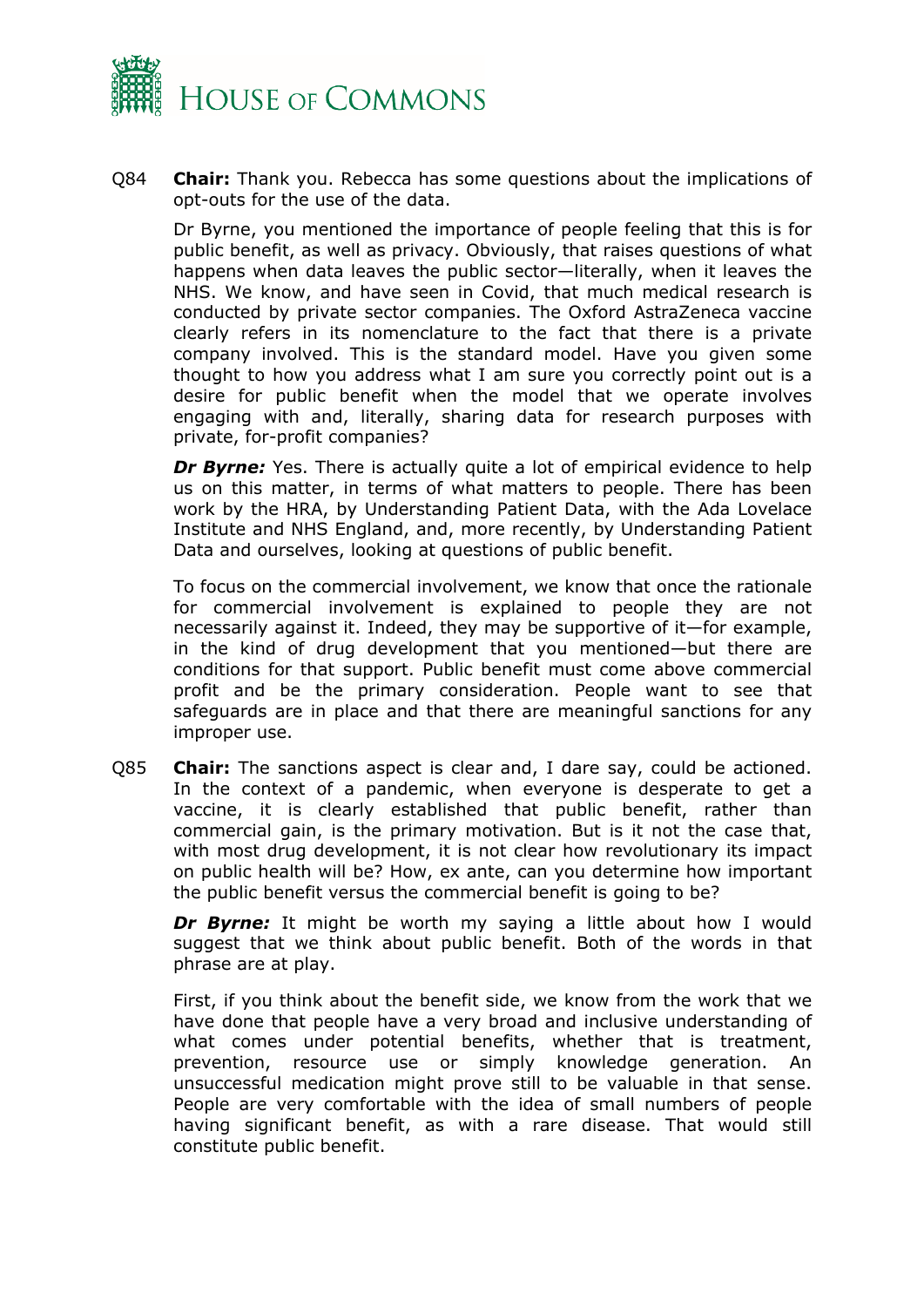

However, benefit is a net value. You cannot establish public benefit if the perceived or potential harms are greater than potential gains. The things that people consider under the overall term "benefit" have to include consideration of risks such as privacy, equity and clinical safety, safeguards against data manipulation and questions about profit, and that being proportionate. The benefit side is a complex amalgam of all those different factors, rather than a simple metric.

The public bit of public benefit is to stress the importance of transparency. It is not a nice to have; it is indivisible from the concept. Part of that is public involvement, going beyond simple comms or invoking the idea of bringing the public with you. It is about the public actually having a say and some agency in our decision making about how data is used and what is in the public benefit, once you have done the balancing of potential risks and opportunities.

Q86 **Chair:** Obviously, the public benefit from improved health treatments and breakthroughs that are made. In so far as there is commercial benefit from research based on use of NHS data, is it your view that there should be an additional contribution from the commercial benefit back to the NHS financially, over and above the benefits for patients?

*Dr Byrne:* I know that is something that was mooted at the last session. Without knowing more about it, I think it would certainly be interesting to explore. There are three caveats from me at a high level at this stage.

First, in reality, it would take a very nuanced approach to its application. Some small organisations and charities have public funding to innovate and develop things for the NHS. An SME developing something for the NHS is a very different prospect from a large multinational developing something that would be sold at great profit in the US. There are complexities around that application.

More fundamentally, I have two concerns. Donation or paying into some kind of health fund might diminish the importance of the ethical obligations around public benefit assessment and what constitutes public benefit. I would not want to see any financial contribution mean that those were somehow paid off and were no longer to be considered.

The other thing is that there would be a risk of underestimating the actual value of the data. It has come from all of us. It is an extraordinary asset, possibly one of our greatest national assets. It has taken hundreds of thousands of hours for NHS staff to collect and curate. The value of this data is not to be expressed or understood purely in fiscal terms in the short to medium term. People understand that the value of this data is, potentially, knowledge generation in years way beyond where we are now. I share some of the concerns that were well raised by Professor Goldacre in his recent review. The NHS has to be extremely careful about being locked into any commercial contracts that might give exclusivity to that knowledge in future and lock it away from us. The commercial is not my area of expertise, but things like intellectual property and co-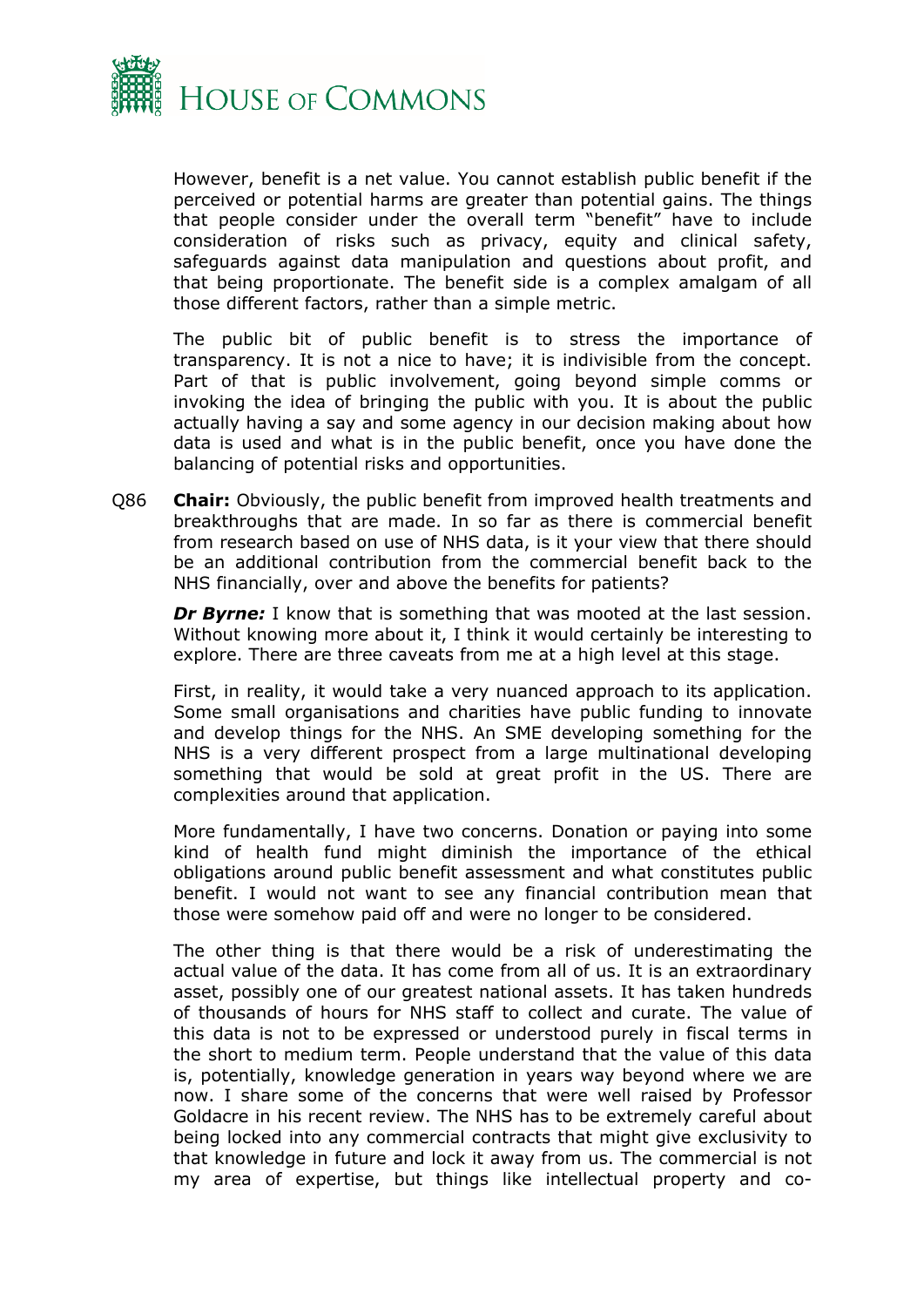

ownership for the NHS would have to be thought through very carefully in terms of what they would mean in any such model that might be proposed.

Q87 **Chair:** Before I turn to Rebecca Long Bailey, I will put the same theme to Mr Westmore. In your agency, have you thought about what is required to maintain public confidence as regards private companies' use of NHS data, given the ubiquity of that model for medical research?

*Matt Westmore:* At the risk of repeating what has been said, very briefly, we see the same fact. Patients and the public are not against commercial interests per se. They just need greater transparency about the public benefit that goes along with the use of the data, which may come alongside commercial interests. If data is used purely for public benefit, there is clearcut support from patients and the public. If it is used purely on a commercial basis, many patients and members of the public are against that.

The grey area in the middle is that if something includes commercial interests it does not necessarily mean that patients and the public are against it. What we see is that when the role of commercial organisations within our health and care system is explained and when the wider checks and balances, such as Dr Byrne's organisation and my own, are explained, patients and the public are much more comfortable about data and wider types of research being used for commercial benefit, as long as there is still public benefit as well. That is the context. That is why it is complicated.

Your specific question was what we do about that. In order to be in that space, public companies themselves need to be transparent about their use of data and their own data-processing processes. That is in conflict with the commercial realities of protecting intellectual property, but that is what needs to be done.

As a wider system, we need to explain the checks and balances that exist, to continue to maintain the interests of patients and the public, such as the work of the Health Research Authority, the national data guardian and many others in the system. Dr Goldacre's report sets out a plan for establishing clearly trusted environments where many of the privacy and security concerns can be addressed. Again, that will be really important.

Finally, we believe that there needs to be an ongoing process of governance and monitoring of the use of that data. We should not find ourselves in a situation where we approve and then forget, where we hand over the data or hand over access, even through a trusted research environment, and then no longer take an interest. We need continued interest to make sure that patients' and the public's interests are always maintained.

**Chair:** That is very helpful.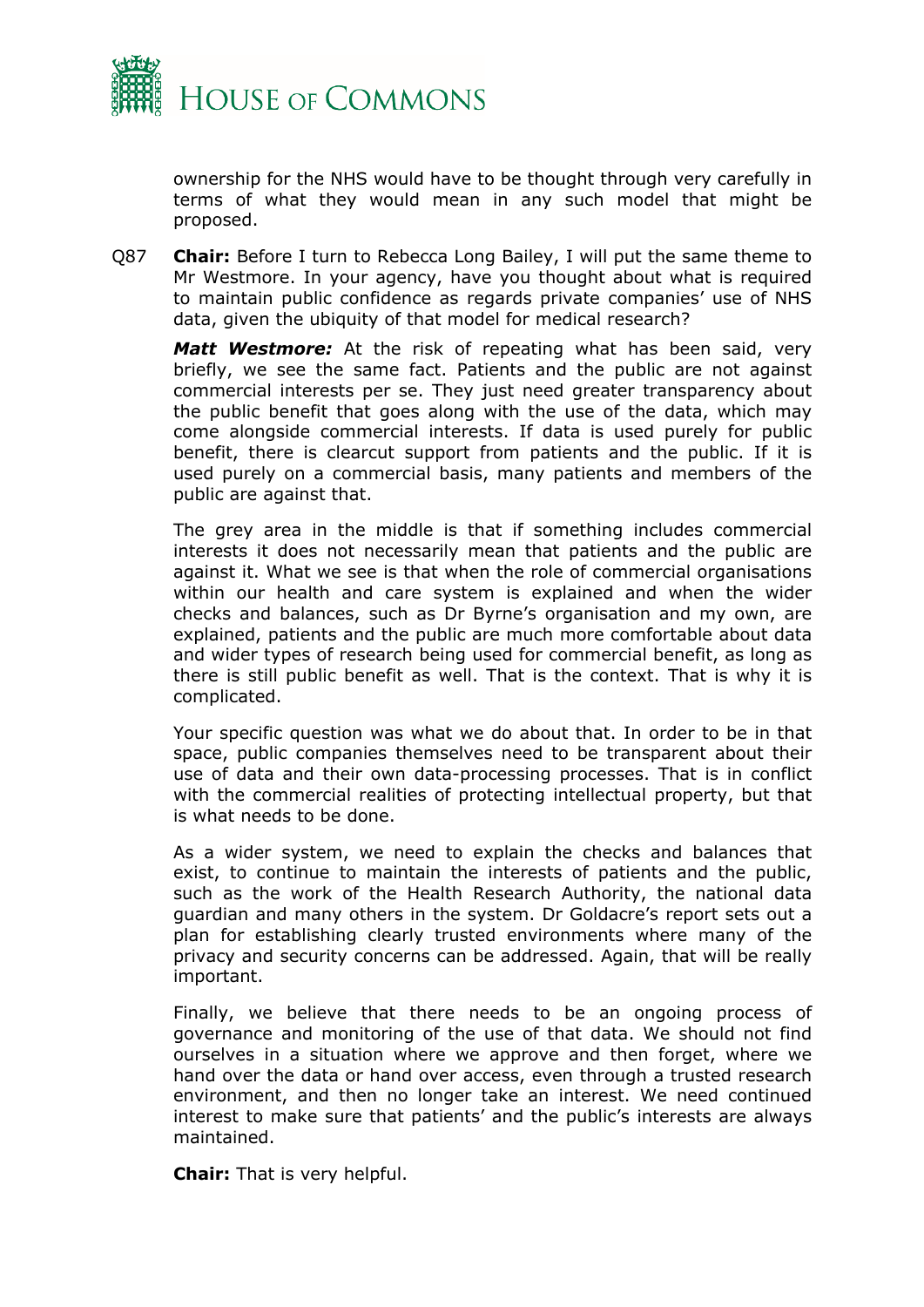

Q88 **Rebecca Long Bailey:** In our first evidence session, we heard that optouts could lead to distorted health data and biases in health research. Do you agree with that view? How can we maintain opt-outs without damaging health research?

**Dr Byrne:** I certainly agree with that view, for the reasons that were outlined previously. I would add a second concern. This is not simply about research. It is very important to surface the importance of data use for system planning. My concern for people opting out is that they are no longer represented in the data that is used, so their health experiences, outcomes and access to care all get lost and are not represented. That is a concern for me, especially if particular communities start to opt out more than others.

It is essential to maintain that choice, but the way to approach it is to think, "How do we make the system more trustworthy?" There will always be some people who choose to opt out, for reasons of privacy that make absolute sense. People have their own reasons. For example, if there is particularly highly sensitive information in their records, it makes absolute sense that somebody may choose to opt out. However, for a lot of people who have opted out, my sense is that if the system could demonstrate that it was more trustworthy they might be prepared to opt back in. I think there is a chance of that. That will be the focus. The choice is incredibly important to maintain, but I am optimistic that if the right work is done to make the system trustworthy some people will choose to opt back in.

*Matt Westmore:* My view is very similar. Patients' self-determination in the use of their data is fundamental to both the ethical use of that data and public trust in any use, so maintaining some form of patient agency to opt out of the use of their data, for whatever purposes they see fit, is really important. Without it, public trust will be undermined. Then the foundations of the research and all the benefits that we are keen to see released will evaporate.

The current opt-out rate was 5.4% the last time we looked, around 18 April. It ratchets up. About half of it was following care.data and around half was following the GPDPR programme. Big events where public trust is not maintained cause a ratcheting system. We are certainly concerned about that continuing.

The solutions are exactly as Dr Byrne said. They are around transparency, communication and engagement with patients and the public. When things are communicated clearly, patient and public trust is maintained. Behind that, we need the right systems to ensure that that trust is warranted—in other words, that the system is trustworthy. That is where work like the recent data strategies and the Goldacre review will make a big difference.

Q89 **Rebecca Long Bailey:** Dr Byrne, you raised concerns about opt-outs in your response to "Data saves lives". You briefly mentioned some of those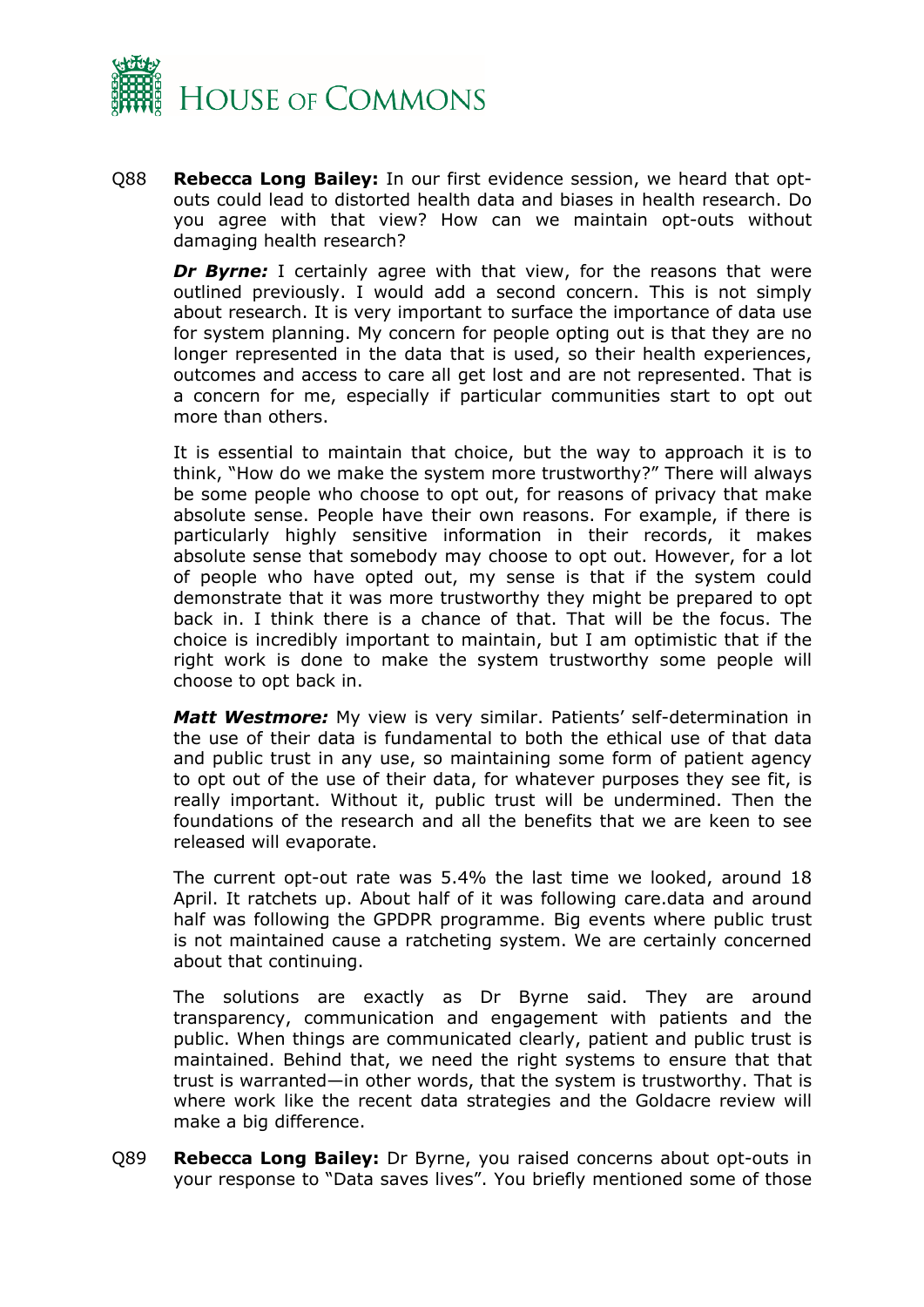

concerns. Could you elaborate a little more those wider concerns and how they can be addressed?

**Dr Byrne:** Currently, both the public and professionals are quite confused about the opt-out choices. I think that some work needs to be done. It would be premature to look at that now perhaps, before the completion of the GPDPR programme, following its reset, and the use of its new infrastructure with the TRE, but the public certainly need to be engaged in some work to look at how we make sure that the opt-out choices are clear, coherent and simple to action. I think that needs to be looked at.

Q90 **Rebecca Long Bailey:** One concern that is frequently raised with me, as a constituency MP, is that patients are not aware that they can opt out. How far do you think that GP practices and healthcare providers need to go in making patients aware of their right to opt out?

**Dr Byrne:** I am optimistic, as more and more people interact with services online and through the app. I think that is a really good platform. Obviously, it is not right for everybody, and we always need to be thinking about those who are digitally excluded. For those who can and do use it, it is a terrific opportunity for people to get the information that they need generally, including information about their rights, the opt-out and so on, as well as information about how their data is used. That is the platform through which people can get better understanding of what is being done and why.

Q91 **Rebecca Long Bailey:** Mr Westmore, is there anything that you would like to add?

*Matt Westmore:* My view is very similar. The one thing I would add is that the national level opt-outs are not the only mechanism. We would certainly promote the use of study-specific, trial-specific, research project-specific opt-out mechanisms. They are much more targeted and much more in tune with being able to explain the specific nature of the use of data on a project-by-project basis. Patients and the public can take a much more informed decision as to whether they would like their data to be used for that purpose, but not necessarily for another purpose. Reliance on just a national opt-out is a relatively blunt tool when much of the work that we do in life sciences research and health-related research in the UK can be explained at a project-by-project level.

Q92 **Chair:** Mr Westmore, can I follow up on something you said? You described a ratchet effect of opt-out. That seems to be quite striking. One might think that a current opt-out rate of about 5% is something that one can live with. It is not too distortionary. But it is forever, isn't it? If every time there is something in the news that gives concern another few per cent. of people opt out, and do so permanently, you might quite quickly transform quite a rich research environment into one that is very limited and subject to gaps that make it less useful. Is that a concern of yours? Do you have any views on how the ratcheting effect can be dealt with?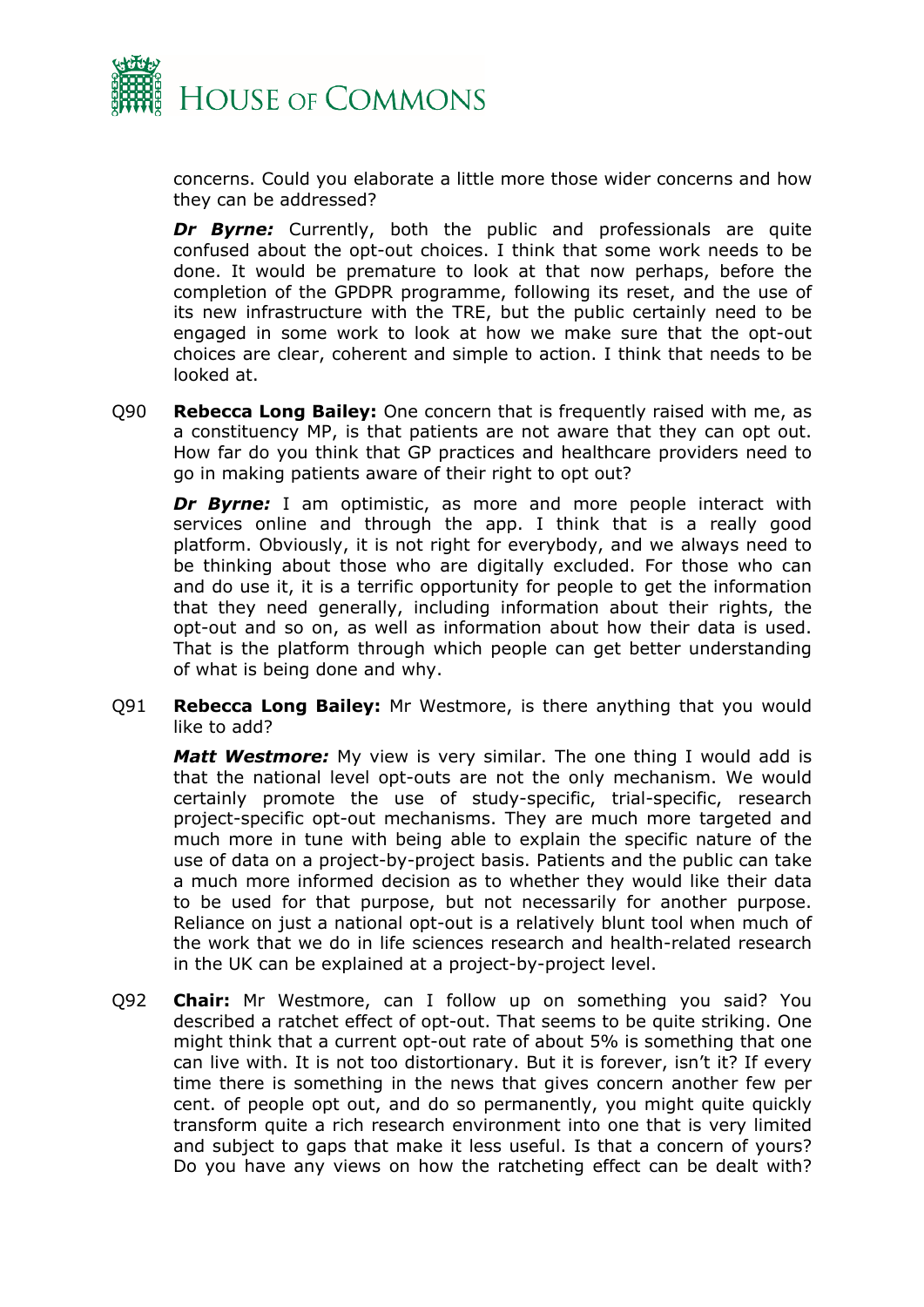

Should opt-outs be time-limited rather than permanent, for example?

*Matt Westmore:* I have not considered the last point. I agree with Dr Byrne that it is not necessarily forever. Obviously, people could opt back in. I have no evidence to support this, but my assumption is that it would be harder to encourage someone to opt in than it would be to encourage them to opt out. It would be a hard task to do that, but it is not impossible.

At 5%, if the number of opt-outs were evenly distributed across society, it would probably not be concerning from a bias in the data perspective. As Dr Byrne identified, the problem comes as soon as it starts to cluster in certain parts of society and certain communities. Then, not only do we have bias in the data, but we risk under-representing the very people in society who are ordinarily under-represented by many of our institutions. Again, I have no evidence to support this, but my assumption would be that, as the number gets higher, it would follow lines of public trust in public institutions, and we know that there is less trust in public institutions in more disadvantaged communities. As soon as the number got to a point where we started to have a lack of representative data from those communities, we would be really concerned. That might not be an overall numerical concern, but it would certainly be bias in certain communities.

Q93 **Chair:** There is a paradox, isn't there? The more opt-outs, the smaller the sample and the less public benefit there will be, because the data will be less reliable. The smaller the number of data points, the higher the risk, at least, of people being identified. For the privacy side of things, accepting that that is not the only concern, the more people participating—in other words, the fewer the opt-outs—the more robust the privacy protections can be.

*Matt Westmore:* Exactly. Of course, coming back to the point, the real thing we are worried about is why people are opting out, not necessarily the fact that they have opted out. By opting out, they have exercised their rights. That is a positive choice. The question is, why do they feel the need to opt out? What is coming across in both our contributions is that the way around that is to ensure that patients and the public are involved at all stages, so that we can maintain the trust of patients and the public and they do not feel the need to opt out.

Q94 **Chair:** What is your current view as to why people are opting out? For the 5% or so at the moment, what are the principal drivers of that?

*Matt Westmore:* It is a lack of understanding of what data is being used for what purposes and by whom. That lack of understanding is the fault of the institutions doing the communicating and engaging. It is in no way due to a lack of capacity to understand by patients and the public. They are more than capable of understanding these issues and the opt-out system. It is lack of transparency around how we are going to handle data.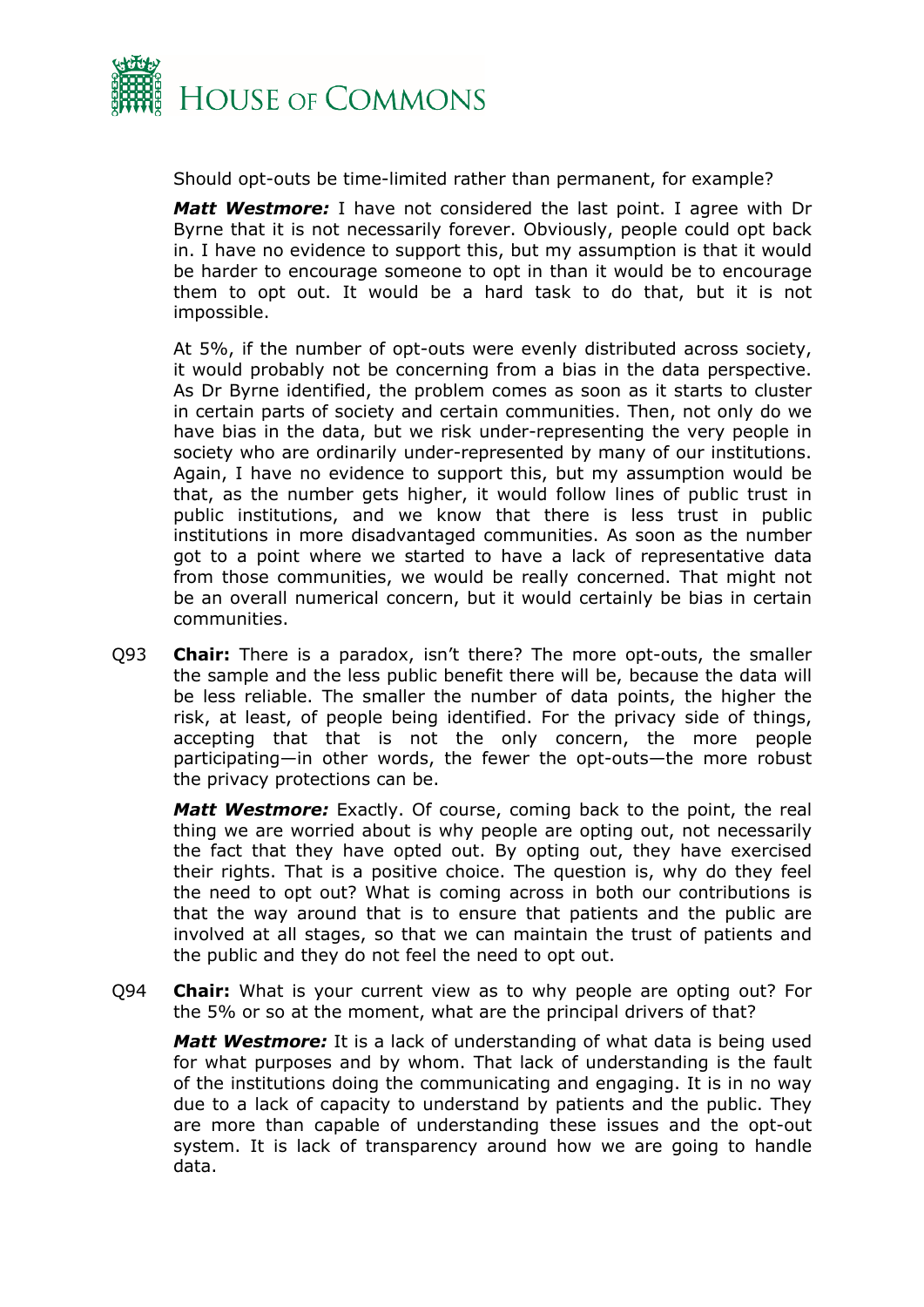

## Q95 **Chair:** How do you know that?

*Matt Westmore:* From some of the evidence that we have seen, and certainly from the responses around care.data and the GPDPR programme, concern around who would have access to data and what they would be using it for was one of the primary drivers for people exercising their opt-outs.

Q96 **Chair:** I see. Dr Byrne, do you have an understanding or insight into the principal reasons why people are opting out at the moment?

**Dr Byrne:** I echo what Matt said. I will not speak to it, but I understand that NHS Digital has done some specific work in relation to the GPDPR programme.

For me, at that point in time, there is real learning to be taken from it. During the pandemic, the public became far more data literate and could see the importance of using data for research, treatment and operational planning, such as the vaccine roll-out. What was very clear about the rise in opt-outs, from the media discourse and anecdotally from people talking about it, was that privacy was not the only concern. I come back to that point. People were worried about use. Although people's data literacy increased during the pandemic, that did not mean that there was social licence or, if you like, a public mandate for all uses ongoing from that point.

For me, it underlines the point that public benefit assessments need to be made on a case-by-case basis. The public may be perfectly happy with and see the benefits and risks, well managed, of project A. That does not translate into simply accepting project B, if that makes sense. It is important to hold in mind that public trust cannot be assumed. This is ongoing work. It is not a static approval and then it is all fixed. The data landscape, both opportunities and risks, will continue to evolve. We need to continue public engagement work alongside that, to have public trust in what is happening.

Q97 **Carol Monaghan:** Dr Byrne, can I go a bit further with that? A lot of the evidence that we had talked about public trust and engagement, and echoed some of the things that you are saying this morning. A number of submissions said that they were disappointed that "Data saves lives" did not say more on public engagement. Do you agree with that?

*Dr Byrne:* Yes. That was very much part of my feedback. I thought that needed to be front and centre when it comes to data use. Absolutely.

Q98 **Carol Monaghan:** How could the Government change this in future?

**Dr Byrne:** I know that you are going to hear from the Department of Health later. My understanding is that when the strategy comes out it will have much greater emphasis on public engagement and there will be some real resourcing of that work centrally. That is very important.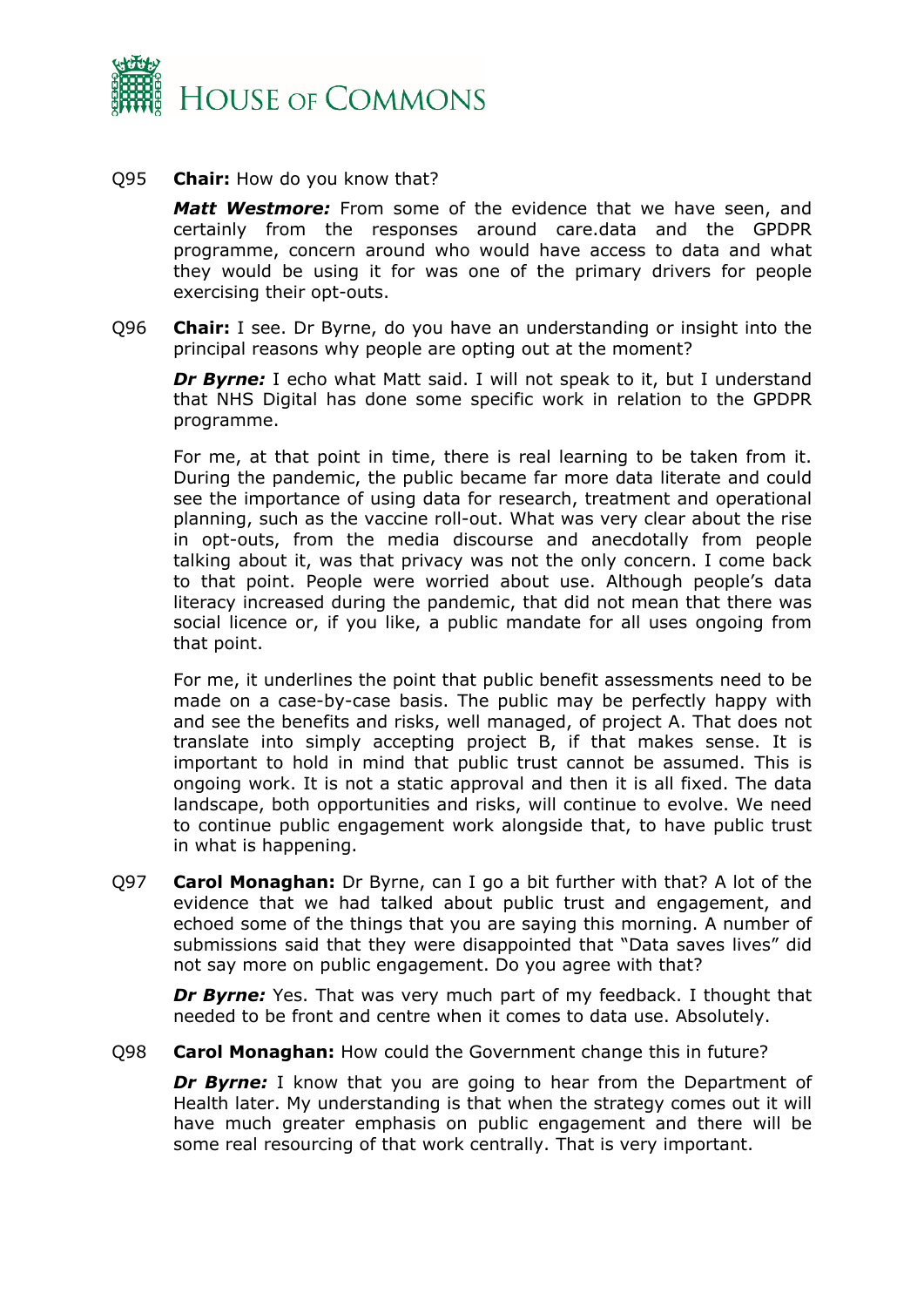

In the last session, you heard a lot about the importance of streamlining governance and looking at what is good governance across the system. From my perspective, I would want to bring into that that good governance has to involve public involvement and engagement across the system and doing it at a scale that can be resourced so that it is meaningful.

## Q99 **Carol Monaghan:** What does good public engagement look like?

**Dr Byrne:** It depends on the context. It is something I would want to flag in the context of Caldicott principle 8. The Caldicott principles are a set of good practice guidelines for the use of confidential health and care information. Under my predecessor, Dame Fiona Caldicott, the last principle to be added, in 2020, was principle 8, which is about the importance of informing people about how their confidential information is going to be used.

The principle stipulates that a range of steps need to be taken to ensure that there are no surprises for people and that work is done to make sure that people's expectations are clear about how their information is to be used and what their choices are. As part of that, it says that reasonable steps have to be taken, depending on context. In some contexts, that might be simple, accessible communication. In other contexts, it may mean much more extensive public involvement, depending on what use is being considered. Context matters.

Q100 **Carol Monaghan:** Can I stop you just for a second? If I want to download an app on to my phone, I have to agree to all sorts of things that talk about how my data will be used. I do not see that as good public engagement because, actually, I am just going to say "Agree" because what is involved is an awful lot of reading of legal terms I do not necessarily understand. Is there an opt-out then for those who are supposedly doing public engagement, that they could provide something like that that does not help anybody?

*Dr Byrne:* I am not sure if I fully got the question, sorry.

Q101 **Carol Monaghan:** If I am being asked questions on my phone about the use of my data, I have to read through a whole pile of complex pages. They could argue that they have asked and that there has been public engagement about the use of my data.

*Dr Byrne:* I absolutely agree. That is not meaningful consent, absolutely. There is work that could be done, and I would think it was a priority now for the system to do some work. We can take at a high level principle 8 and what that means, how it gets translated, and how we understand from the public how we build and maintain people's expectations about how their information will be used. That could be important work to do now, especially as we are moving towards integrated care, which will be underpinned by data flowing across the system rather than just within an organisation. It is time to resource some proper work with the public about how to understand that and how to do it better.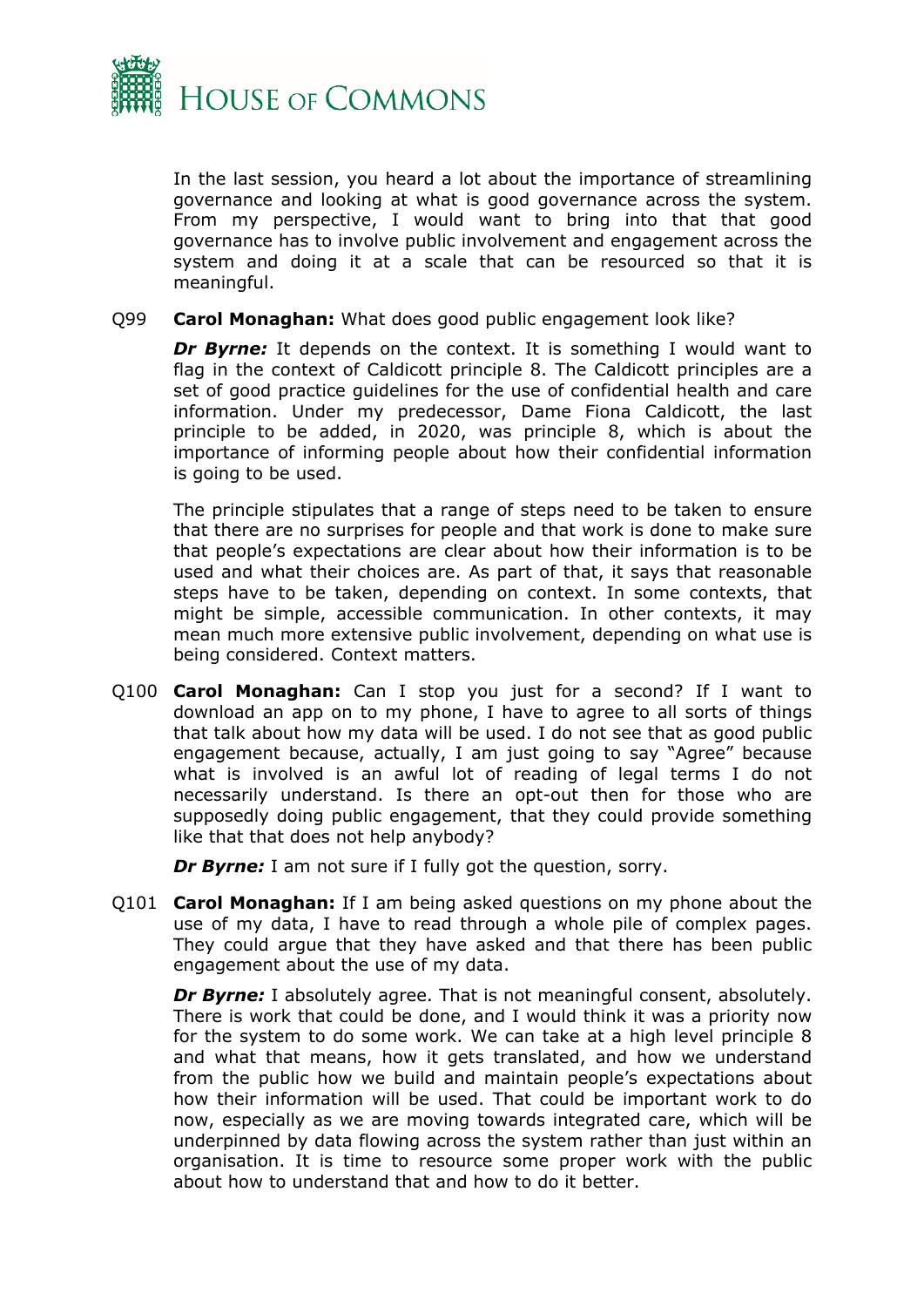

Q102 **Carol Monaghan:** Thank you. Mr Westmore, if I could come to you and the 5% opt-out that the Chair has already spoken about, is there any way of capturing the demographic of those who are opting out? You talked about some of those you think are opting out and how it might skew, but is there an actual way of getting hard evidence on that?

*Matt Westmore:* I don't know, I am afraid. That data I think will be held by the NHS and those who manage the opt-out system. It might be a question for NHS England.

Q103 **Carol Monaghan:** Dr Byrne, do you have any thoughts on that?

*Dr Byrne:* I won't speak for NHS England. I think there is some information from NHS Digital available to researchers to get some sense of the potential biases; it is some technique using the Hospital Episode Statistics database. In general terms, it would be very problematic at the point of opt-out to be asking people information about themselves in the context of them choosing to opt out so that they are not involved in research.

Q104 **Carol Monaghan:** I am trying to understand whether we are just making assumptions about the demographics that are not represented.

**Dr Byrne:** I would not have an expert view on it. There is some information to give some sense of the opt-out, but it is probably limited. For good reasons, we could not be collecting more information from people at that point.

Q105 **Carol Monaghan:** I suppose it is problematic in that we are making assumptions about those who have opted out.

*Matt Westmore:* I would probably pose it as a concern rather than evidence or an assumption. That is where we would be coming from. It seems like a possible issue in the system, and that would be concerning.

*Dr Byrne:* It would be worth asking people, and quite possible to ask, why they are opting out. Obviously, it is an entirely voluntary question. People often opt out in anger and would be quite happy to have their voice heard about what made them opt out. At the moment, it is a bit of a wasted opportunity—asking people for that voluntary feedback because, quite often, people would be happy to tell you.

Q106 **Chair:** Thank you. Mr Westmore, would you not expect the Health Research Authority to have a view as to the nature of the opt-outs, to know about how robust research on the other 95% was?

*Matt Westmore:* We would certainly have a view when we see it on a project-by-project basis as to whether or not the data would support the research questions being asked. We are not responsible for the overall scheme. We do not have access to the data. Certainly, our review committees would look into those sorts of issues when a particular research proposal was put to us.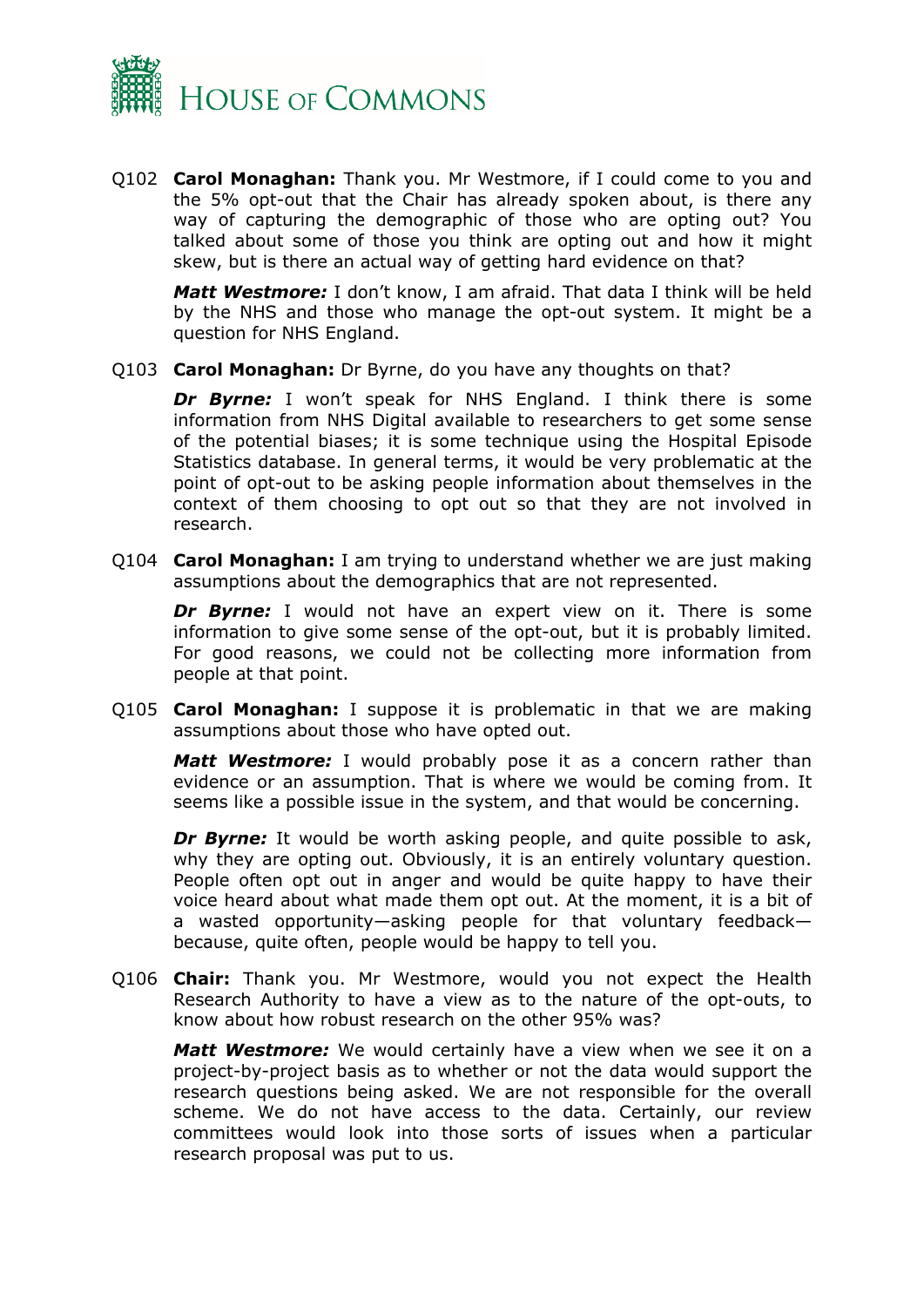

Q107 **Chair:** You would not have an upstream view as to whether the whole dataset was sufficiently representative. Isn't that something you ought to have insight on?

*Matt Westmore:* We would. When we see a proposal for research into a database, we would certainly ask those sorts of questions and have that sort of data. At these levels of opt-out, I do not think we would have significant concerns. It would be about concerns for the future. It is a valid question. If we could get that data, subject to Dr Byrne's concerns around whether it is possible to get the data and whether it is appropriate to get that level of data, it is something we would be interested in.

Q108 **Chris Clarkson:** Going back to the good governance piece, Dr Byrne, you mentioned the Caldicott principles. The majority of evidence that we have had in previous sessions has pointed towards the need for better training and guidance in the handling of data, as opposed to new legislation. Do you both agree with that sentiment?

**Dr Byrne:** I will keep it brief. Yes, for the reasons you have already heard.

*Matt Westmore:* Similar. We see that the current legislation, particularly in its application to health-related data, strikes the right balance between flexibility to support innovation and protecting patient and public interest and ensuring trust. We go back to the same point: if you lose patient and public trust, that harms innovation. They go hand in hand.

Q109 **Chris Clarkson:** We have the right tools for the job. We just need to understand how to use them. On that basis, Dr Byrne, we have heard concerns that the removal of certain safeguards that are being proposed by the Government—DPOs and data protection impact assessments could potentially harm how we handle data. Are you concerned by those proposals?

**Dr Byrne:** Yes, I would be. I did not formally feed back on that aspect of the Government's proposals, but I would align myself to what the ICO advised about them. There should be an individual who has the requisite expertise and authority to hold this in an organisation when it comes to balancing risks and making decisions about data. Equally, there should be routine assessments of risks when it comes to accessing data. I am less invested in whether or not that is called a DPIA. I would certainly align to the concerns about the need for those things. I was not clear in those proposals what problem was being solved. I did not see the connection between that as a solution and the problems that were outlined as the current issues. That would be my position.

Q110 **Chris Clarkson:** It is a solution looking for a problem.

**Dr Byrne:** Yes, I could not see the relationship between the two. You need that expertise and you need robust risk assessment.

Q111 **Rebecca Long Bailey:** Previous witnesses have been unanimous in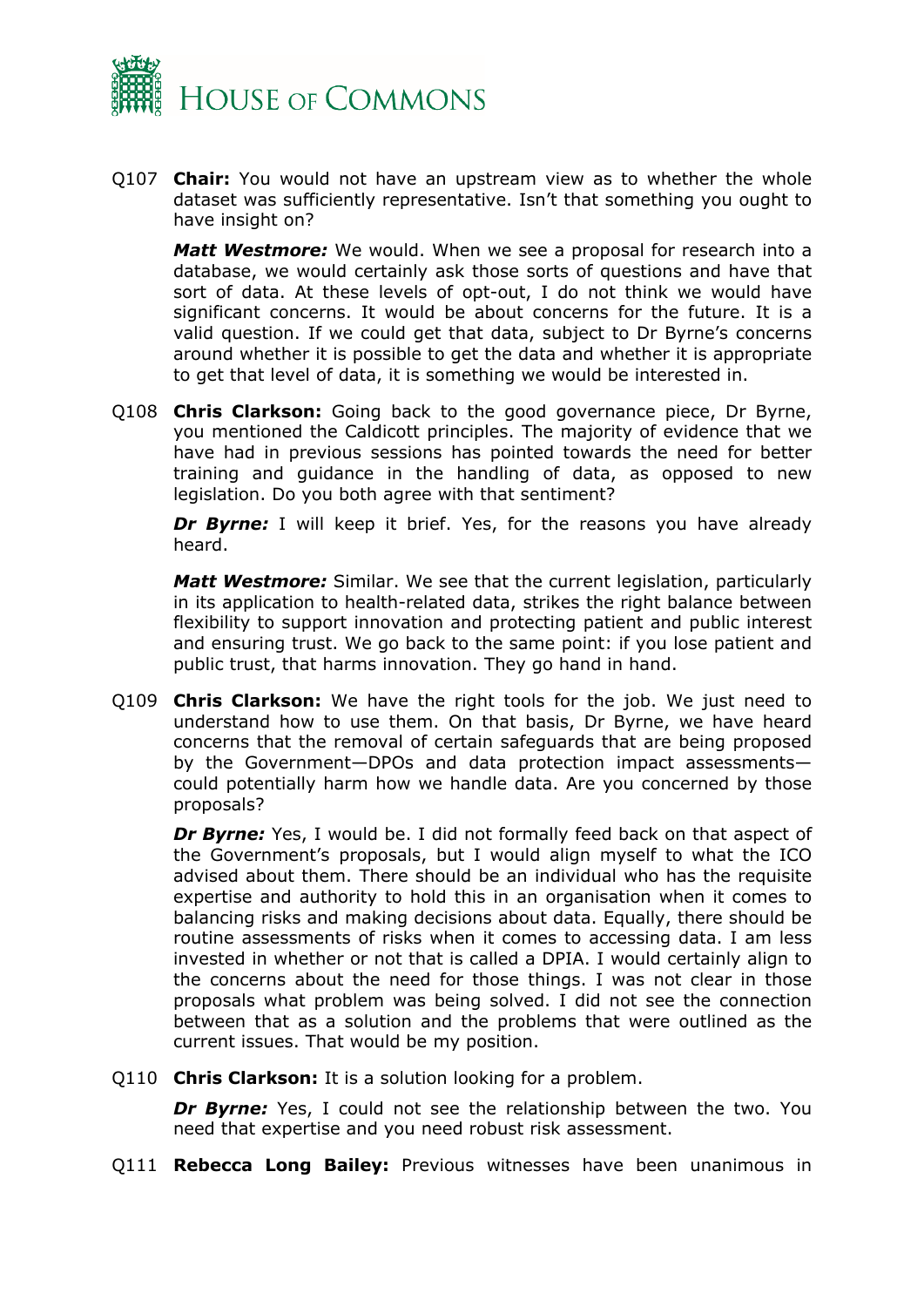

telling us that trusted research environments and the use of the ONS Five Safes approach were central to safe and secure data sharing. The Government have also highlighted the role of these in "Data saves lives", as Ben Goldacre has in his recent review. Do you agree?

**Dr Byrne:** Absolutely. They really represent a step forward and are much safer privacy and security safeguards. I feel very positive and optimistic about that potential and concur with all the other evidence you have heard on that point. The only thing I would stress is that this new infrastructure, this new technological approach, does not make good governance obsolete. The same principles apply in terms of our ethical obligations to the public and making sure that the uses and purposes are right, and so on. That all stands, but I am very positive for all the reasons you have already heard.

Q112 **Rebecca Long Bailey:** Mr Westmore.

*Matt Westmore:* Exactly the same. I am very positive about the direction of travel, but I would highlight that although trusted research environments and, indeed, other privacy-enhancing technologies fix many problems around data security and privacy, they do not address all the issues around ethical conduct and ethical use of research and wider governance. There is nothing significantly concerning in the plans at the moment, but we would want in the future to make sure that they were not used to circumvent current ethical standards.

Q113 **Rebecca Long Bailey:** Thank you. Mr Westmore, Cancer Research UK told us that trusted research environments were not yet fully interoperable or accredited, and if they were it could speed up research. How do you think that can be addressed, and how quickly?

*Matt Westmore:* On the second question, it is very difficult to say. These are early days for exactly how we build a system of trusted research environments. You will hear later that it is hard enough to build one at national level, let alone a system. There are many good examples of trusted research environments that we can learn from, and we should build from those, but there is no single plan as to how you do this, and therefore there is no single plan as to how you would safely interoperate them. The timing issue is difficult to put a figure on. We agree with Cancer Research UK's assessment that they would make a big difference to the speed and safety around research, because you presumably would apply the same principles of trust and privacy to the interconnections between trusted research environments as you would within a trusted research environment.

Q114 **Rebecca Long Bailey:** Thank you. I have one final question to both of you. Witnesses have told us that there is a fine balance between making data anonymous without stripping it of all of its useful information. How can that challenge be addressed? Are there any examples of privacyenhancing technologies that you are aware of that can further help reduce or eliminate such risks?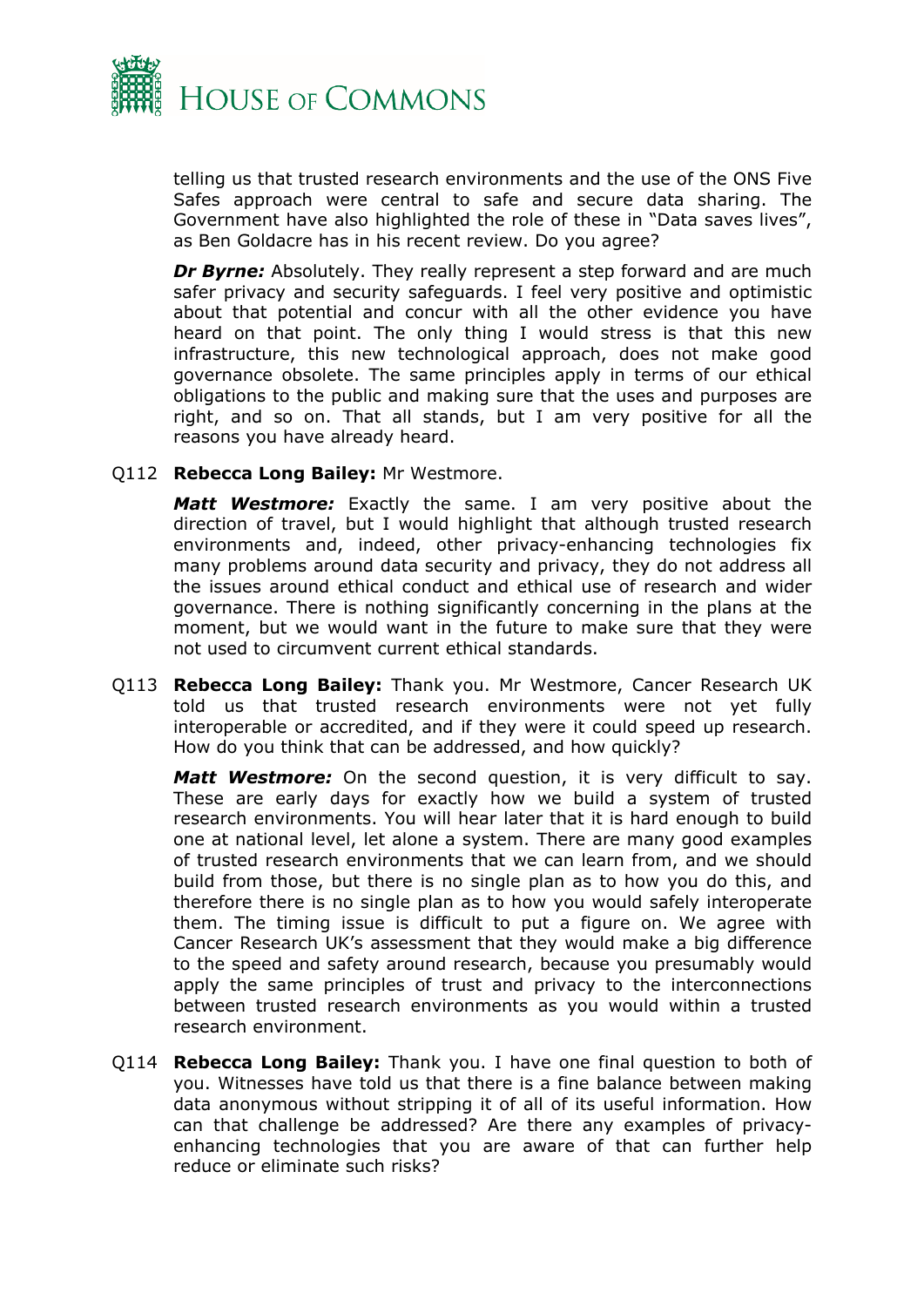

**Dr Byrne:** Beyond TREs? I will not be able to give you a technically informed answer. My office is currently involved with the ICO, which is doing work on this. It has recently produced a report on some workshops that my team has been involved in, and I know it is intending to produce some guidance, which I look forward to, outlining the use of PETs in health and care, but I would not be able to give you a more informed answer at this point.

## Q115 **Rebecca Long Bailey:** Mr Westmore.

*Matt Westmore:* Similar in the sense that we are looking forward to the ICO's work on this because it is a technically complicated area, and ideas and understanding about these technologies are still emerging. There are some interesting things out there beyond TREs, such as use of homomorphic encryption where you can analyse the data without decrypting it, having a sliding scale of anonymisation and pseudonymisation, which is fit for the purpose of the research question or the intended care use and does not harm the usefulness of that data but protects privacy.

There are aspects of things like synthetic data and dummy data where you do not need to use real data at all; you just need to be able to analyse a dataset that can look very similar to what you are going to end up using in the long term. In the long term, you can then employ one of the other privacy-enhancing technologies. A range of options is currently being considered and worked up. The important point is that it may well be one of those situations where we do not have a single solution because we do not have a single problem. There will be some aspects of research and care that require one type of privacy-enhancing technology and others that could well be delivered in another.

Q116 **Rebecca Long Bailey:** Thank you. Briefly, what is homomorphic encryption?

*Matt Westmore:* You are testing my briefing here.

*Dr Byrne:* I will leave that with you.

*Matt Westmore:* Yes, exactly. You can secure data by encrypting it. You can scramble it with an encryption key. Usually, to analyse that data and get the information that is inside, you have to decrypt it. In other words, you have to turn it back into human-readable forms that could then pose a privacy risk. Homomorphic encryption allows you to analyse the data in its encrypted state. At no point does the researcher who is analysing the data have decrypted data that could then pose a privacy risk. Please don't ask me another question.

**Chair:** You passed the exam question with flying colours.

Q117 **Carol Monaghan:** We are hearing that transparency, honesty about risks, opt-outs, and frameworks such as the ONS Five Safes are all central pillars to ethical and secure data use. Are these embedded in the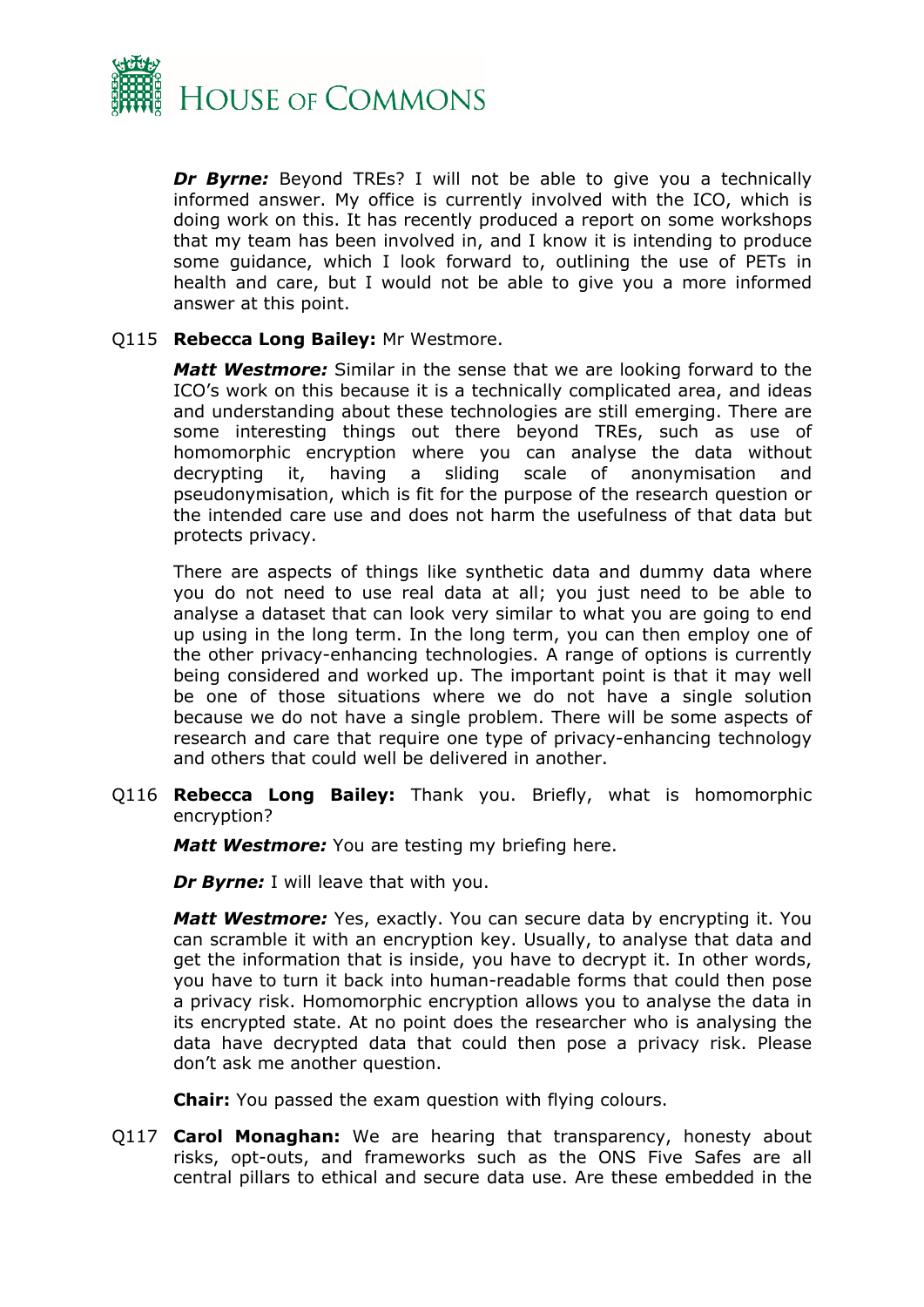

UK's data-sharing ecosystem, and what can we do to further improve this? I will start with Mr Westmore. That is an easier question.

*Matt Westmore:* Yes, it is. The quick answer is that they are not embedded. We are at a really exciting phase in this ecosystem, to use your term, in that these new approaches and new technologies are in the system but they are not distributed across the system and in wide use. That is why it is such an interesting, exciting and opportunistic time for both patients and the public and the life sciences sector in the UK. The short answer is no, but we are getting there.

The key thing from our perspective is to continue the cross-agency working that is going on in this area because data does not respect the boundaries of society, let alone institutions. Every piece, whether it is to improve care or, in our world, to research, probably touches multiple regulators and multiple institutions. It obviously includes multiple patients or public datasets. Continuing the work that all the agencies are doing to work together to join that system up, to have a consistent and streamlined path through the regulatory landscape, is really important. We are doing some good work in that area. We need to do more, and we need to try to keep up with these emerging technologies.

Q118 **Carol Monaghan:** Thank you. Dr Byrne, do you have anything to add?

*Dr Byrne:* I very much agree with everything Matt said. The thing I would add is the importance of mindset for the system, because that really matters. For me, there are two foundational points.

This is data that comes from all of us. It is our shared asset. We all have an investment in how it is used. Crucially, it is collected in the context of a relationship of trust. That trust matters and we should not break it, otherwise people will be reluctant to share information or, indeed, will opt out. If the system retains those two fundamental points, the ethical obligations that flow from that around respect for privacy, the fact that there should be no surprises for people, which entails transparency and ensuring uses are aligned to expectations, and if it retains agency of choice, and holds those things in mind, it will mean, as Matt said, that things can be further improved in terms of how well they are embedded.

Q119 **Carol Monaghan:** Dr Byrne, are there any challenges facing those who seek to apply the Caldicott principles to health data sharing?

*Dr Byrne:* In 2020, my predecessor did a survey of Caldicott guardians, and one thing that came across was the need to give the role more prominence to support wise, ethical use of data. We produced guidance last year that increases the scope of organisations to appoint Caldicott guardians. It is for organisations to understand better the roles and responsibilities for those people in post. All public sector organisations, or those contracted by them, handling confidential health and care information should have a Caldicott guardian by next year. That will help.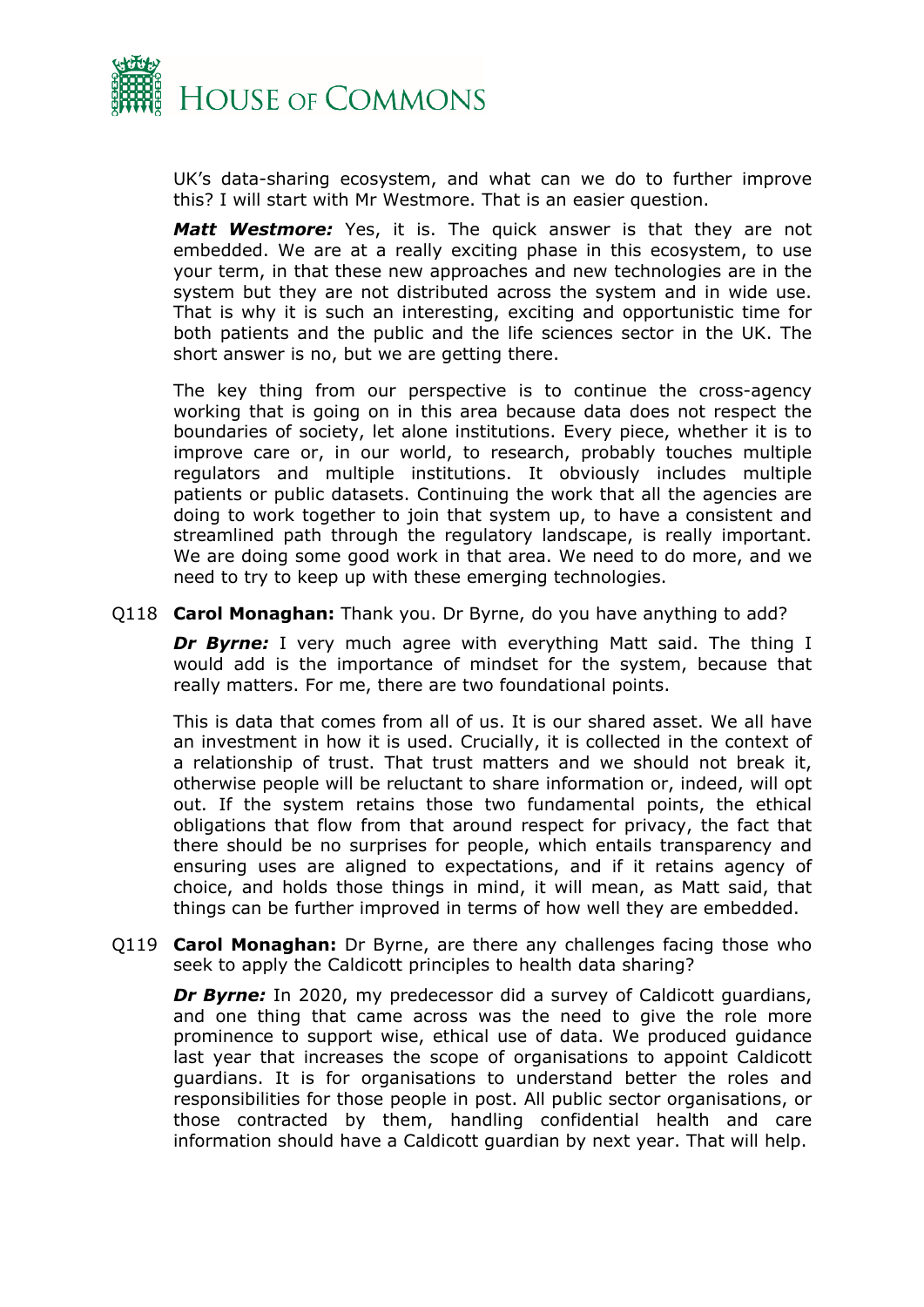

To return to my earlier point, it would be very helpful to do work around Caldicott principle 8, about what needs to be done to build and maintain reasonable expectations around use. That currently is a challenge for people working on the ground across systems to understand and to think what they need to do. If we could do more work there, it would be helpful too.

**Chair:** Thank you very much indeed. There are a couple more fiendish questions from Rebecca Long Bailey before we then finish up with Chris Clarkson.

Q120 **Rebecca Long Bailey:** Witnesses told us that the UK data ecosystem was fragmented and siloed. One suggestion was an overarching body to help smoother data sharing. Do you think that approach would work, and, if not, why not?

**Dr Byrne:** Without knowing more about what that would look like, I would be unclear at this stage what benefit it would confer beyond the work that you have already heard that HDR UK is doing. I was not clear what the benefits would be. Probably thinking more about governance across the system rather than thinking it could be held and controlled centrally further in that way would be the right approach. I am not sure what Matt would think about that.

*Matt Westmore:* I agree. One of the challenges is that there is no clear edge to the space that we are talking about, either for the health and public and social care benefits of the techniques or the data itself. The real power is when we start to link datasets that can give us a whole picture of a citizen. It would be very difficult to have a single body that would oversee all of that.

The other challenge is that, while there is absolutely some unnecessary duplication to a certain extent within the system, many of the agencies exist for different reasons. If you put them all in one place, there may be other unintended consequences around different dynamics and conflicts of interest. It is not something we have thought deeply about. It is not something we would say we were against, but there are some concerns about how it would be developed that would need to be thought through.

Q121 **Rebecca Long Bailey:** Thank you. Are there any international examples that the UK could learn from, in your view, Mr Westmore?

*Matt Westmore:* Not that I am aware of. We are quite critical of ourselves in the UK. We have one of the most capable systems for the use of data. The reason we were able to do the things we did during Covid is that we have, in the world, the most integrated health research system embedded in our national health services. There are not many places in the world that have similar systems. My guess is that people should be looking to the UK for leadership on this.

Q122 **Rebecca Long Bailey:** Thank you. Dr Byrne?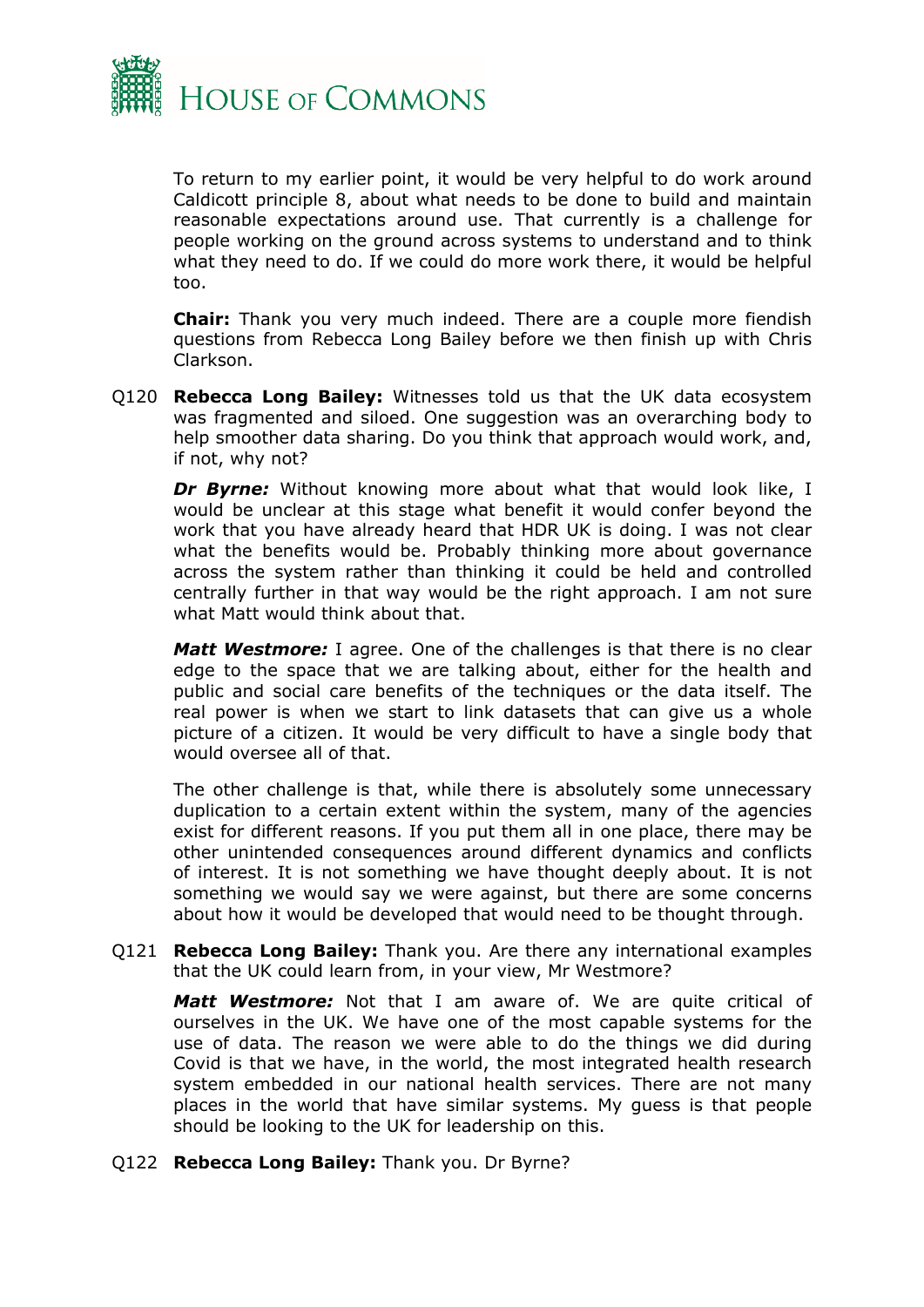

*Dr Byrne:* I am aware of, though not an expert on, ELIXIR, which is a cross-governmental European life sciences organisation. As I understand it, there may be things we could learn from both the technical side of things, things they are doing with data linkage, and the people side of things. Their networking and training across countries—I think something like 23 countries are involved—is apparently very impressive. Perhaps there is something we can learn from there.

HDR UK came to my panel recently to talk about the work that it referenced here. It is looking at the UK and what we can learn from good practices going across the four nations in what is happening. I am sure there is more that we could learn from examples from both near to home and a bit further away.

Q123 **Rebecca Long Bailey:** Thank you. Mr Westmore, one of the consistent issues that gets repeated in Committees is the fact that data sharing is often of poor quality when it comes to the data itself, ranging from inconsistent metadata to legacy hard copy information. How close are we to solving this issue, and are there any quick wins that would have a noticeable impact straightaway?

*Matt Westmore:* The first challenge is that often what we use the data for is not the purpose for which it was originally collected. Whether data is of "poor quality" is sometimes an artefact of the reason that it was collected for another purpose, such as to track activity across the health service or to ensure money flows to the right places, and we are trying to use it to track patient flows through a system. It is difficult to see how that could be improved in a proportionate fashion.

Some of the ideas around trusted research environments will help, particularly in the model that the Goldacre review proposes, which is to have fewer, more expert, more complete, more professional trusted research environments that have well-developed and well-established analytical pathways, protocols, data standards and the like to ensure that data is cleaned once, curated accurately and comprehensively once, problems are fixed once, and then there could be multiple uses of that. One of the problems we have at the moment is that the process of cleaning and fixing data is repeated multiple times depending on the research study or the use in care. That will certainly help. Whether it is a quick fix is a question I do not know the answer to.

Q124 **Rebecca Long Bailey:** Thank you. Dr Byrne, Health Minister, Lord Kamall, told peers that he was consulting you regarding the merger of NHS Digital, NHSX and NHS England. What concerns, if any, do you have about that?

**Dr Byrne:** My concern, which I have raised with Lord Kamall, is that it is incredibly important that there is still a safe haven for data and there are robust safeguards around that, so that we continue to have strong protections around data use. One aspect of that is to continue having independent oversight that involves lay involvement as well in data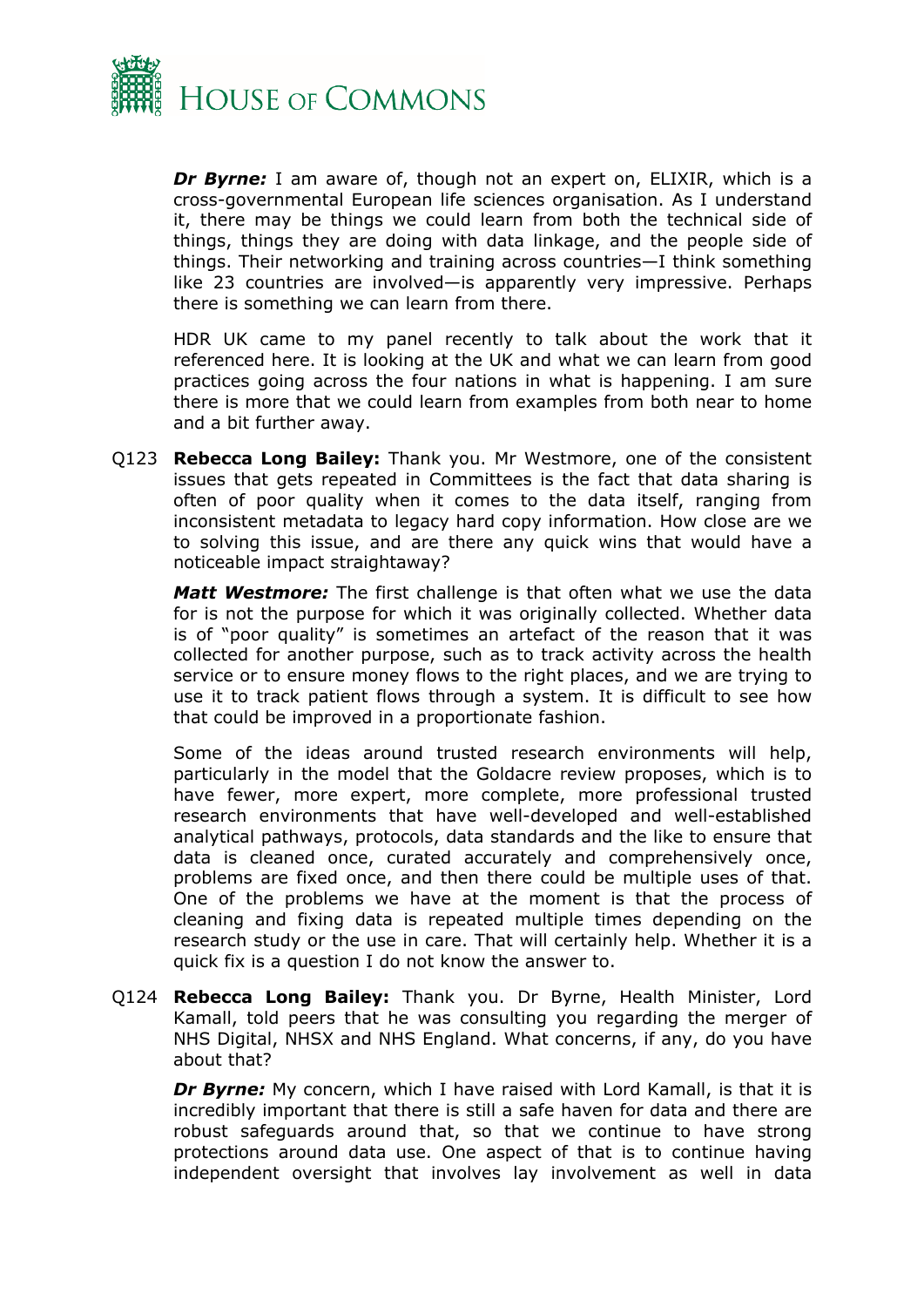

access decisions. That goes for both internal and external requests. I have stressed the importance of that. For that to be credible and trustworthy to the public, those safeguards need to be enshrined in law, and I look forward to hearing more details about the proposals.

**Chair:** Thank you.

Q125 **Chris Clarkson:** Previously, I asked whether or not more legislation would be a good thing or whether it was an issue around guidance. I want to go back to that theme. To what extent do you think the current regulation of artificial intelligence in the use of data sharing is appropriate? Is it robust enough?

*Dr Byrne:* The legislation is sufficient, but the landscape for developers is indeed very confusing, as you heard before, and too complex. I am looking forward to seeing what comes out of the NHS AI Lab, the multiagency advisory service bringing together NICE, MHRA, HRA and CQC. There is a need to streamline guidance and advice in one place and to ensure that there is harmonised and agile regulation, because this is a fast-moving landscape and we need regulation that can flex without breaking and evolve as the technology evolves.

Q126 **Chris Clarkson:** You definitely think it still relies on the regulatory piece rather than the legislative solution.

*Dr Byrne:* Yes, absolutely.

Q127 **Chris Clarkson:** Matt, do you have anything to add?

*Matt Westmore:* Part of the challenge is that artificial intelligence is not a discrete type of technology, as you have heard in other responses. The technology-neutral approach of the legislation, we think, is the right way to think about it. It introduces new issues, or amplifies them at least, which we may not have in other areas of technology. You will have heard about the risk of bias. The explainability of these tools is much harder to do. It is much harder to figure out why they have made a recommendation.

That stands for many other advanced analytical techniques as well where you are talking about very complex datasets and very complex models. We do not think it is atypical—it is not a new class—but it needs thinking about differently, which is why we are doing the work, as Dr Byrne says, with the other agencies to try to create a clearer regulatory pathway. That is one of the reasons why we would be slightly cautious about new legislation. This is one of those areas that is moving so fast that the best thing is for regulators to try to work together to stay ahead of that opportunity, for the good of UK patients, but also for the good of the UK economy. The new legislation may not help that task.

Q128 **Chris Clarkson:** When you talk about explainability and bias, presumably that is the black box; you put data in, you get a solution but you are not always sure how it is arrived at. From an ethical perspective,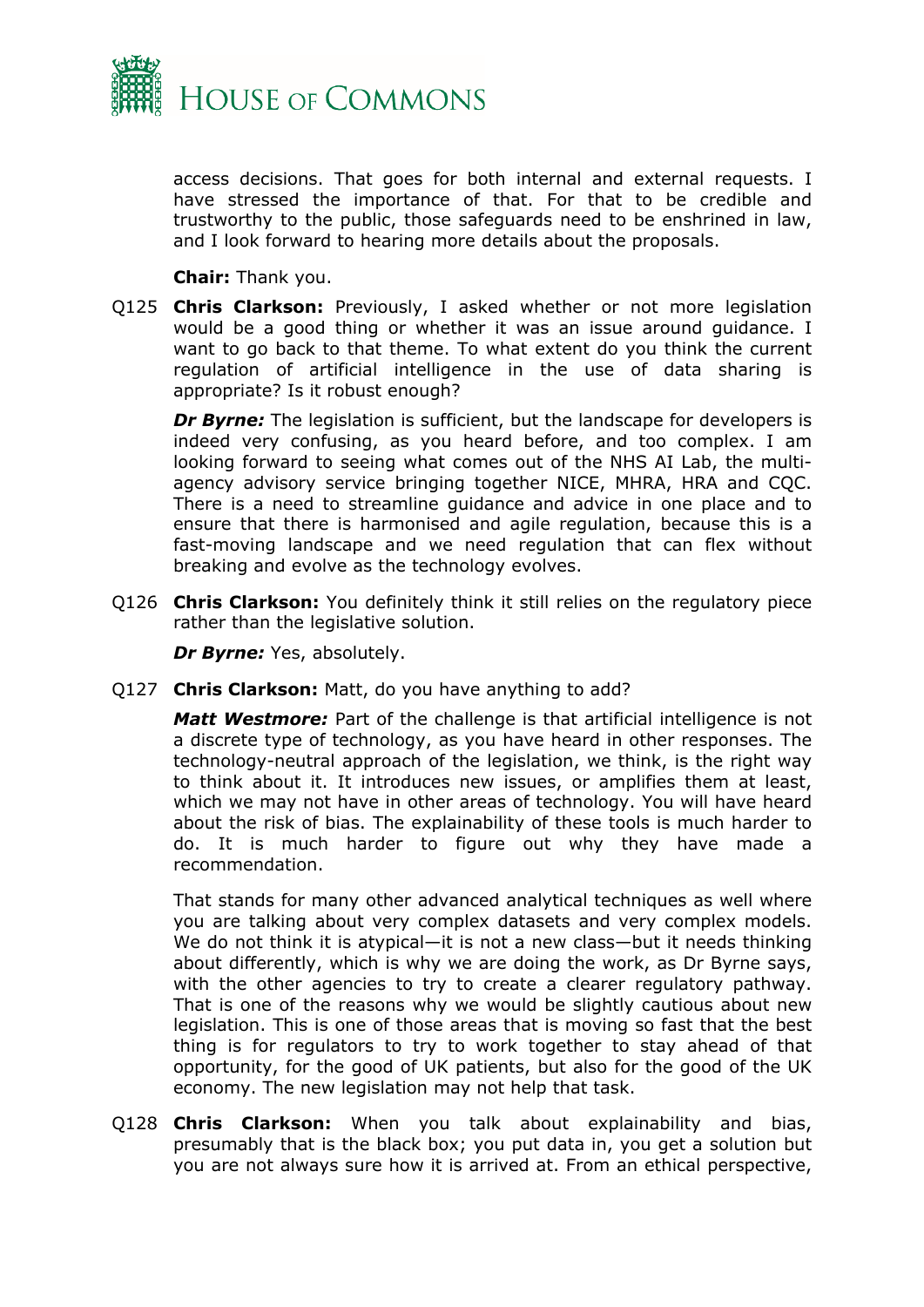

how concerned are you about that bias?

*Matt Westmore:* We are. When we see applications either for use of data where patient consent is not practical, through our confidentiality advisory group, or for research into AI, we ask questions to ensure that things like the training datasets are representative of society. We ask the researchers to describe how they are going to ensure explainability with their technologies, which is an emerging field of AI research. It is not that it is impossible to understand how one of these technologies comes up with a recommendation or an answer. There is an emerging field looking into how you explain the results of those kinds of technologies. It is a relatively new field in a relatively new field, which is why the real focus for us is to try to keep up with the pace.

Q129 **Chris Clarkson:** Would you say that the piece around explaining how it is explainable would be sui generis to each form of AI? It will require a certain flexibility in how you represent those outcomes.

*Matt Westmore:* Yes. This is well beyond my technical expertise, but we would ask questions on a project-by-project basis about the issues. There is growing expertise in the UK, among the best in the world, through things like HDR UK and others about how to ensure that these problems are headed off.

Q130 **Chris Clarkson:** Dr Byrne, is there anything you would like to add?

*Dr Byrne:* I echo what Matt said. As you heard from Professor Holmes, this is a continuum of technologies. There is no clear cut-off when something is AI. All the same ethical obligations apply.

From my perspective, there are perhaps three considerations that might be helpful and require us to think about how we integrate humanity and human values into the technology itself—the black box considerations, if you like. First, there is the nature of the task; where it sits on the spectrum from the science of medicine to the art of medicine. I very much see the art of medicine as a judicious application of the science. Some tasks lend themselves to AI in terms of improving accuracy and efficiency. Things like diagnostics seem to sit very well there. The parameters of the data you need are well known. There is a right or wrong answer; for example, "Is there a tumour here?"

There are other things in medicine that go much towards the art where, speaking as a psychiatrist—I am still a practising clinician—you may have a situation where the things that are most important cannot be spoken about and perhaps cannot be put into words. You cannot necessarily know all the data that you require in that situation. It might require your clinical judgment, intuition and gut feeling, depending on what is happening in an interaction.

There are also situations where human values matter. If we all were diagnosed with the same tumour, what treatment to start and when to start it might be different for all of us, depending on particular values and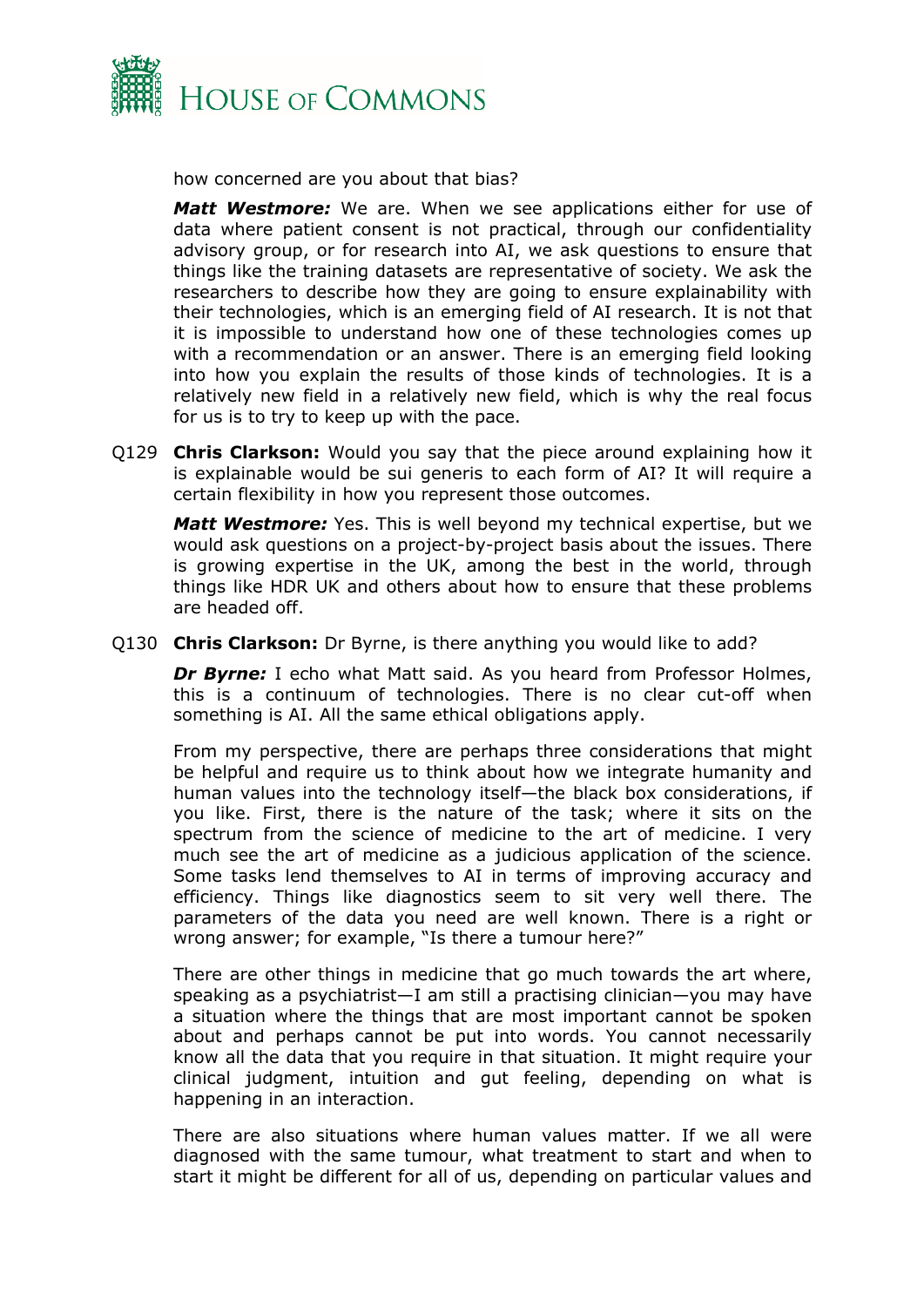

priorities we had and our particular social context at the moment. These things do not naturally lend themselves to logical algorithm weighting, if that makes sense.

A second consideration is about the expectation of human agency. There has been some citizens jury work by the NIHR in Greater Manchester on this. People were supportive and did not feel that explainability was important for things like diagnostic scans. I think stroke was the example they were given. They thought accuracy was far more important than explainability. However, there are situations where that will not be the case. We can imagine that issues such as who gets preferential access to a new treatment or which areas get to have more resources diverted to them will be contentious, and people will expect to have a say and to challenge and be able to question.

The third and final consideration I would flag is about the importance of integrating doubt into the software itself and the people using it. Doubt is the human attribute that keeps us safe. It protects us from hubris, but it also drives continued innovation and continued questioning in science. "Have we got have the inputs right?" "Are the outputs what we expect?" The importance of doubt is very important as well. Those three things have particular ethical implications to think through in the application of AI.

## **Chris Clarkson:** Thank you.

**Chair:** Thank you very much indeed, Chris, and thank you to our two witnesses in our first panel, Dr Byrne and Mr Westmore.

## Examination of witnesses

Witnesses: Dr Ferris and Simon Madden.

Q131 **Chair:** I ask our next panel of witnesses to join us at the table. While they do that, I will introduce them. I am pleased to welcome Dr Tim Ferris. Dr Ferris is director of transformation at NHS England and NHS Improvement. He was appointed to the role in March last year. The transformation directorate that he leads brings together the operational improvement team with NHSX, the digital arm of the NHS. Dr Ferris is a former professor of medicine at the Harvard Medical School. He founded the Centre for Population Health and has a long-standing interest in and expertise on population health management. Welcome. Thank you, Dr Ferris for joining us.

Simon Madden is the director of data policy and, as it happens, Covid pass policy at the Department of Health and Social Care. The Committee has taken a great interest in Covid, but that is not the focus of our interest today.

Perhaps I could start with a question to Dr Ferris. It was kind of you to sit through the previous panel of evidence. You may have seen our previous sessions on this. You know about the context of concerns about privacy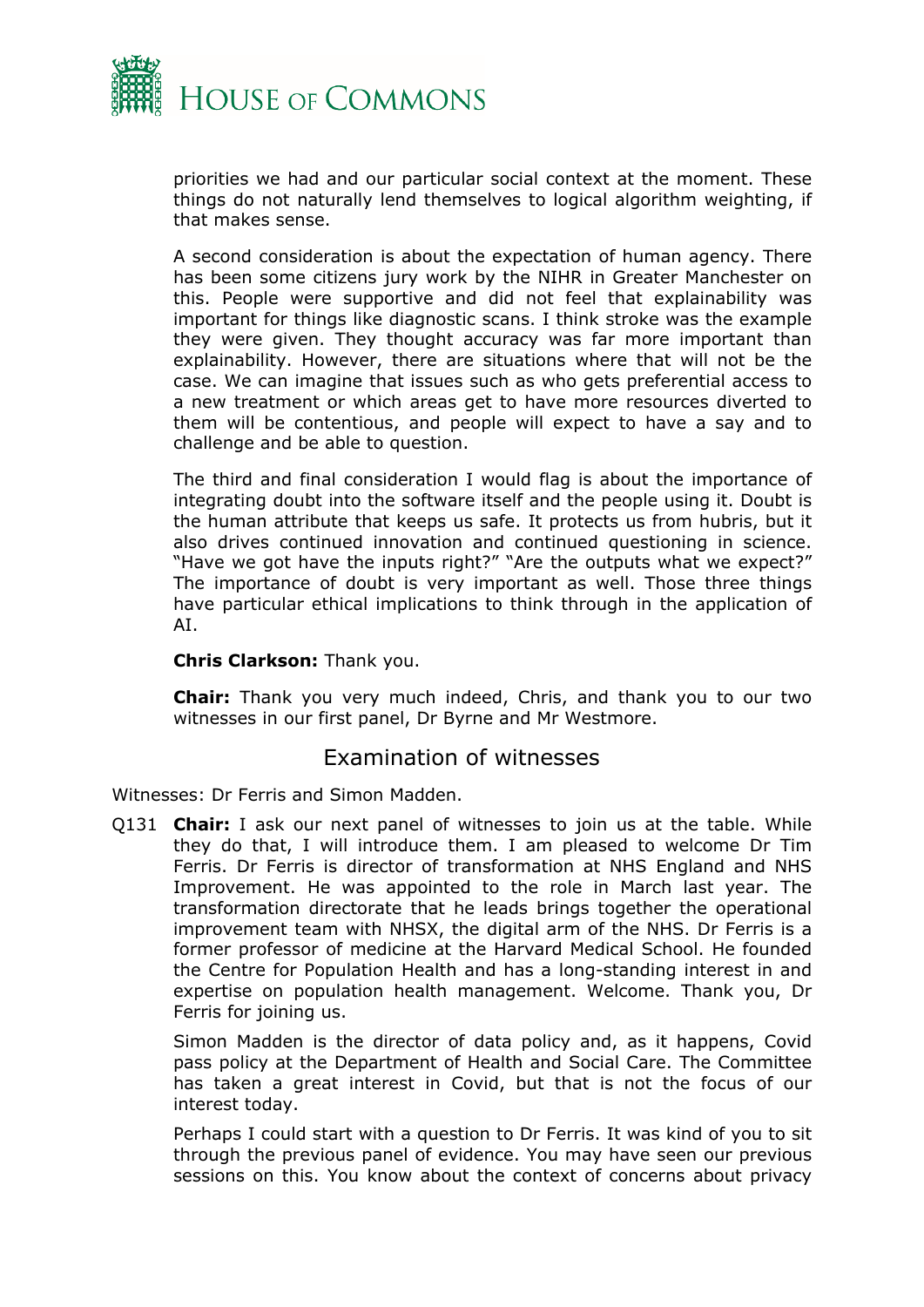

combined with great opportunity. How safe and secure is the public's health data in the NHS?

**Dr Ferris:** My assessment is that the public health data is safe and secure, but it is always possible to make it safer and more secure. This is a journey, not a destination.

In my work as a clinician—a primary care physician—I am constantly reminded of the importance of my patients' trust in me to safeguard the truths that they tell me, truths that I need to deliver the right diagnosis and the right therapies. At the same time, I am, as a health services researcher, interested in the transformation of care. The importance of the use of health data in making both small innovations and large-scale transformations cannot be underestimated. That data is the core asset that enables transformation. I do not think it is an exaggeration to say that addressing the NHS's current capacity issues will require an extraordinary increase in the use of data to inform the delivery of healthcare and the transformation of that delivery of healthcare.

Q132 **Chair:** Thank you. Mr Madden, in your role in Whitehall, you were responsible for overseeing the safeguards that are there, and there are some plans to enhance them. Is there an urgent problem? We have seen the ratcheting up of opt-outs. Is this something that is causing urgency to generate higher levels of confidence than currently exist in data privacy and security?

*Simon Madden:* The Department would recognise that there is a degree of urgency, in the sense that we need the learn the lessons from previous mistakes. The pandemic has allowed us to demonstrate the huge value of data, and the public have been able to see how it can be used in practice. We need to learn the lessons, for instance, from the GP data for planning and research programme last summer where we did not engage sufficiently with the public and, to some degree, we took the trust for granted.

It was interesting to hear the previous testimony from Dr Byrne about the "Data saves lives" draft strategy. The notion of trust, greater public engagement and greater public involvement in decision making is central to the final version of the data strategy. Certainly, I encourage all of my teams to think about data in this way. It is not an abstract thing. It belongs to each individual patient, and the NHS holds that in trust. I say it is not an abstract thing because it is the individual stories and the collective stories of each patient who interacts with the health and care system. That deserves respect, and it has to be the central guiding principle in how we approach the overall legal framework for handling data.

Q133 **Chair:** On the events of last summer and the withdrawal of the measure, have you established why it was done in the way that it was originally? Was it an attempt perhaps, to put the most positive interpretation, to avail oneself of the newfound interest and enthusiasm for health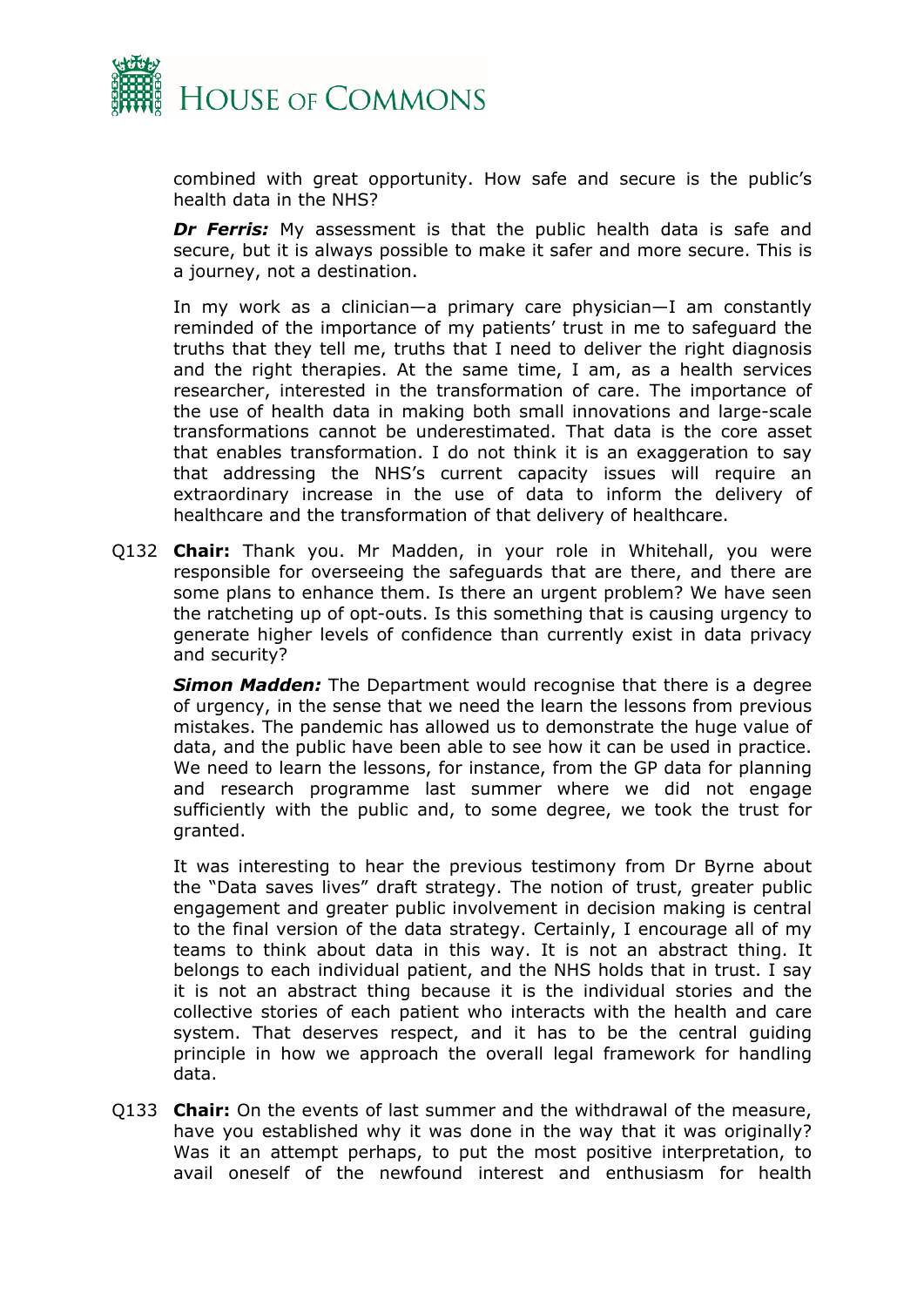

research, and it was thought that it was a moment to make that big change? The less charitable version might be that, when people had much to consider in other areas, it might not get the degree of public debate and scrutiny. Was it seen as an opportunity to make the change?

*Simon Madden:* The reality is that it was a long-planned programme that had been delayed because of the pandemic. At the earliest opportunity to reset the programme and put it back on track, it was deemed the appropriate time for NHS Digital to do that. As I say, we should have done more engagement. We perhaps took for granted the level of public trust based on the experience and the attitudes that we had seen during the pandemic. That is why Ministers have been very clear that this is now an opportunity to reset the relationship with the public, and that is very much what the final version of the data strategy seeks to do.

**Chair:** Thank you very much indeed.

Q134 **Aaron Bell:** In terms of data sharing being safe and secure, our witnesses have been fairly unanimous about the importance of trusted research environments and the ONS Five Safes approach. I assume you both agree with that in principle. Is the corollary that health data should only be shared in those environments?

*Simon Madden:* One of the benefits of a trusted research environment or a secure data environment that extends beyond the use for research is that we would like to get to a position where data is accessed in situ. You can have various linkages. We see this as an end to the copying and shipping of data, which exists in the system to a degree, where data can be sent to places. That in itself will be an enhancement of the current protections. It is much more about data access than data sharing. That is generally the principle that we have been working on for some time. We trailed it in the previous version of the data strategy, but also, as you know, it was a key feature of Dr Ben Goldacre's review. We have accepted his recommendation in respect of how trusted research environments should operate.

Q135 **Aaron Bell:** You are looking to further improve it. What particular steps should be taken to ensure that the TREs have the right infrastructure, so that you have interoperability between the data systems and can ensure that accredited researchers can access the data quickly? What specific steps are we taking right now?

*Simon Madden:* The success of such an environment depends on not only the technical infrastructure but, as Dr Byrne said, the right level of governance. Having privacy-enhancing technologies as a central part of the environment itself does not replace the need for strong and robust governance and, crucially, transparency. In the environments that we are talking about, we would look to ensure that every run of every code, any analytical event, would be transparent so that the public could see who had accessed the data and for what purpose, and what question, essentially, they had posed that environment in their analysis.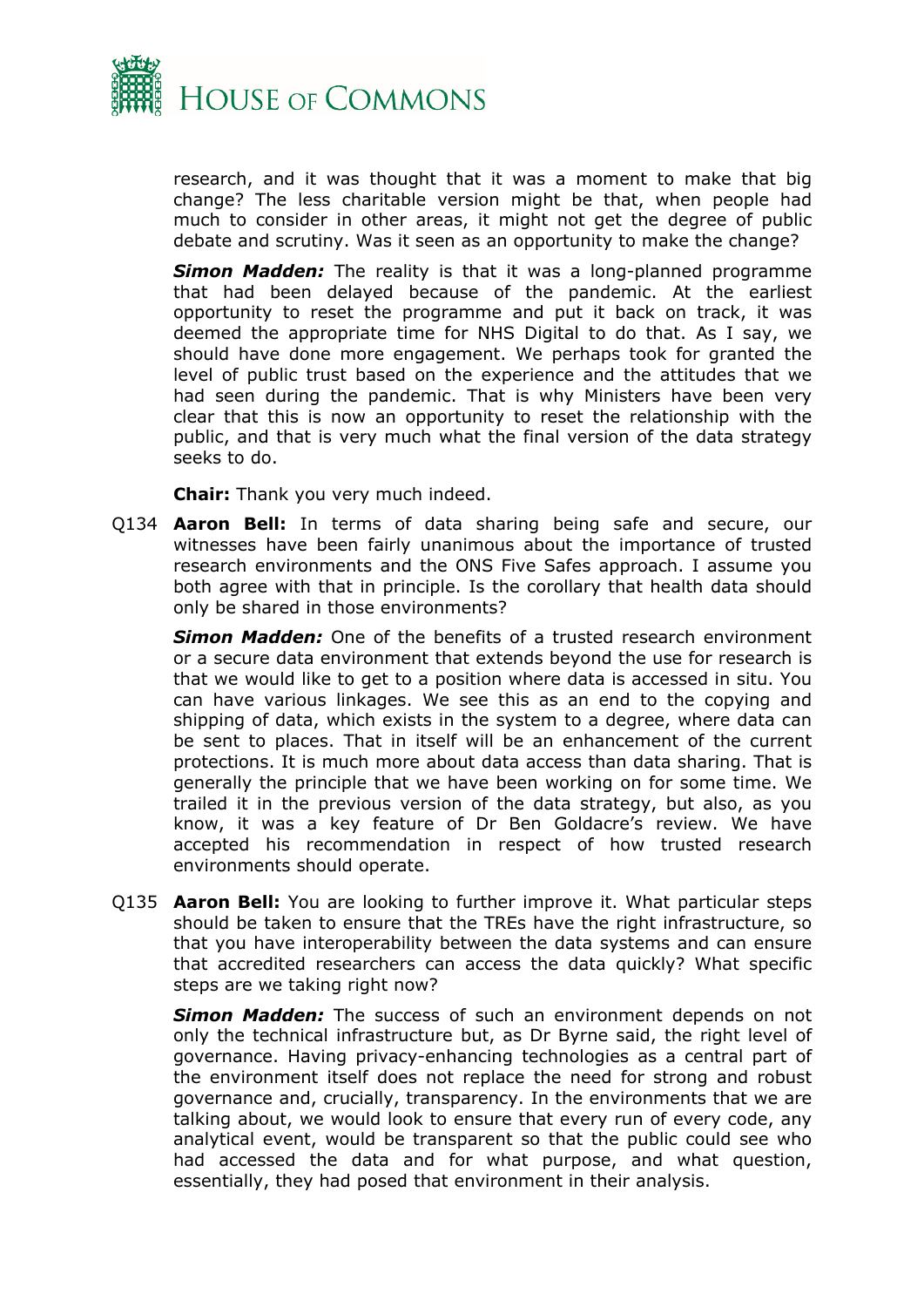

Q136 **Aaron Bell:** Thank you. Dr Ferris has been nodding along to most of what you have been saying. Can I put the same question to you, Dr Ferris? Do you think that the corollary is that health data should only be shared in these environments? You said in your opening remarks that it can always be safer and more secure. Is that basically in line with what Mr Madden just said?

**Dr Ferris:** It is. I might add a heuristic that I find useful in thinking about healthcare data. We often talk about it in a particular general sense, but there are many sources of data used in healthcare, and there are also many uses. I use a fairly simple algorithm in my head of four types of sources and four types of uses. The question you are asking, I believe, goes to the extent to which the same solution, the trusted research environment, applies to all the four uses, and I do not think it does. Let me articulate them.

Q137 **Aaron Bell:** Yes, go through them.

**Dr Ferris:** EPRs are the place of record for most personal health information.

Q138 **Chair:** What are EPRs?

*Dr Ferris:* Electronic patient records. That is the term used in this country. In this country, there are dozens of vendors of EPR systems, and they do not all format the data the same. We have heard some of the challenges of merging data across the country. That has to do with the fact that there are lots of EPR systems. There are also LIM systems laboratory information management systems—and PAC systems that handle imaging. All of those are different systems. It requires us to connect them in the use cases. They all have different data requirements for their storage. I know you have a background in software engineering. Those are the systems.

There is another set of sources, which I call national data registries or repositories. That is where we store the information for your NHS number, for example, or the demographic files or audit files on cardiac surgery outcomes. This has personally identified information in it, but it is stored at a national level. The third is our administrative data. The fourth is something I heard referred to by someone in prior testimony as omics data—genomics, proteomics, all the scientific biological information. Those are the four classes. All of them have complexity.

Then there are four uses. The four uses are direct care, population health like delivering the vaccine programme and many others, and, very importantly, planning. Something that is important to understand is that very often planning data does not need to involve identified information at all. In fact, almost all the summary statistics that the NHS looks at are very high level and would not necessarily involve a TRE-type environment. That would be overkill in that context.

Q139 **Chair:** When you say planning, it is how many stroke beds are needed in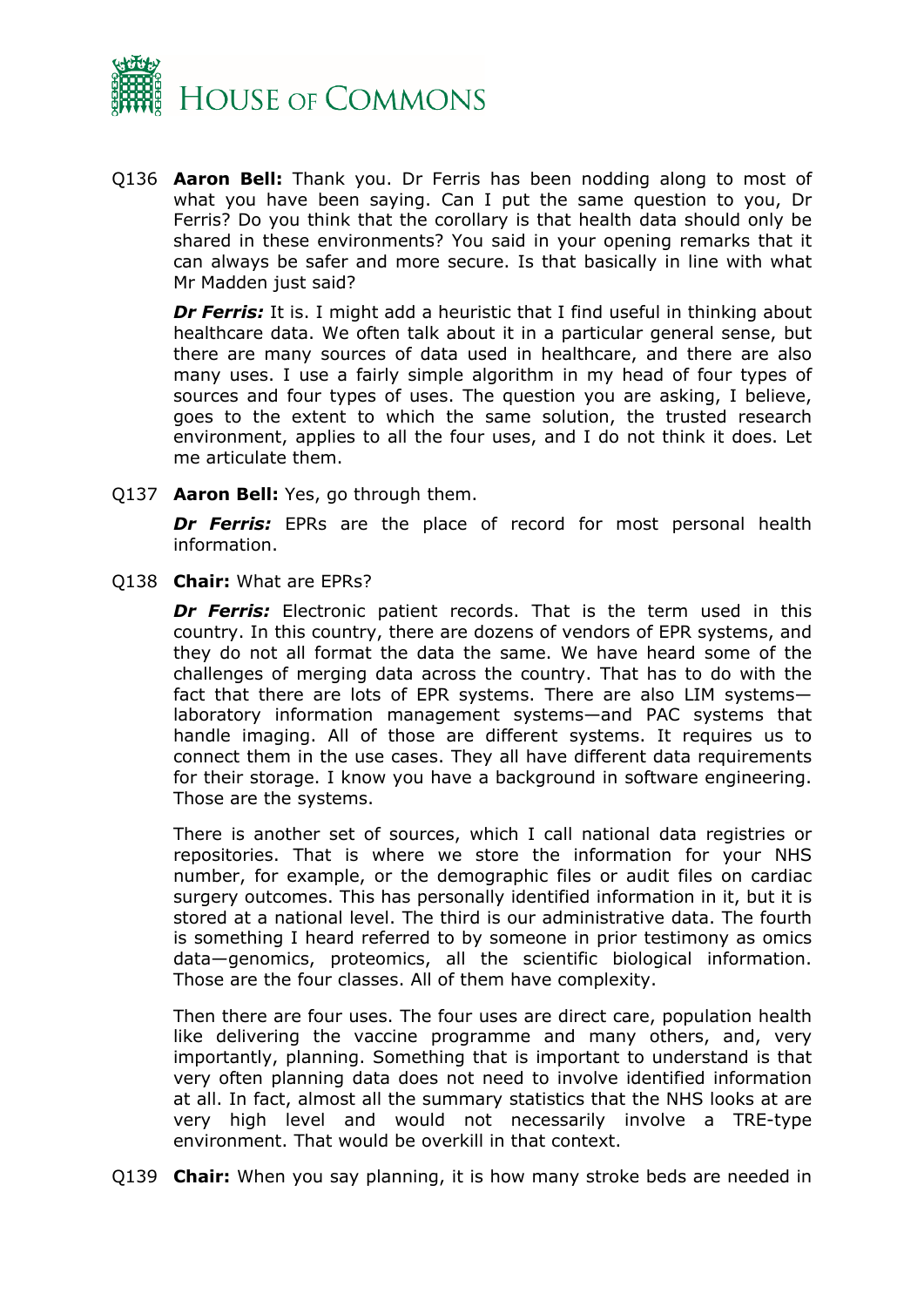

a particular region.

**Dr Ferris:** Exactly. That's right. The last one is research. Among those four use cases, TREs are very specific to the fourth use case. I want to underscore something that my colleague, Simon Madden, said. The principles of the right data in the right, secure environment—the Five Safes—apply to all of those use cases, but the specific technology that we use to best solve the problems could vary across them.

Q140 **Aaron Bell:** Thank you. That is very helpful. We have also heard, as you have been hearing as well, of the complex trade-off ensuring that data can be anonymous without rendering it less useful for research. How can this conundrum be addressed, and what does NHS England do to approach the issue?

**Dr Ferris:** One of the Five Safes is safe data. Safe data, in my understanding of the Five Safes, is looking at the specific question that you are trying to answer and saying, "Are you providing all the data that is necessary, but just the data that is necessary?" I love Dr Byrne's admonition about doubt. You should always have doubt. Do you actually need to answer that question? Are you minimising the dataset that you need, and could you do it in an anonymised way?

My academic background is in health services research. I almost always used anonymised data and was able to make terrific progress using that data. I heard in one of your prior testimonies a little bit about the statistical principles, so I will not go into detail about it. You can anonymise non-biologic data—administrative data—as long as you make sure that your individual cell sizes do not get too small. I am sorry if I am going on. My answer to your question is: be specific to the question that is being asked. Use all the information at your disposal to answer the question, but just the information necessary.

Q141 **Aaron Bell:** That is a policy that you promulgate throughout NHS England and NHSX.

*Dr Ferris:* That is correct.

Q142 **Aaron Bell:** Finally, to both witnesses, what lessons can the NHS and the overall UK health data ecosystem learn from overseas about this area, especially sharing safely and quickly at the same time? Dr Ferris, you are from overseas, obviously.

**Dr Ferris:** Yes, and I have some experience with the US data system. I want to align my comments with the prior testimony. This country's data assets and its management of them are world leading. That does not mean we cannot learn from others, but they are world leading. For example, the US Government hold a compendium of all their health data and make it public access, and do it in a way that is statistically valid and does not allow any possibility of identification. We should do more of that here. I would like to see more opportunities to open data to the public, given all the safeguards and ensuring those safeguards. Those kinds of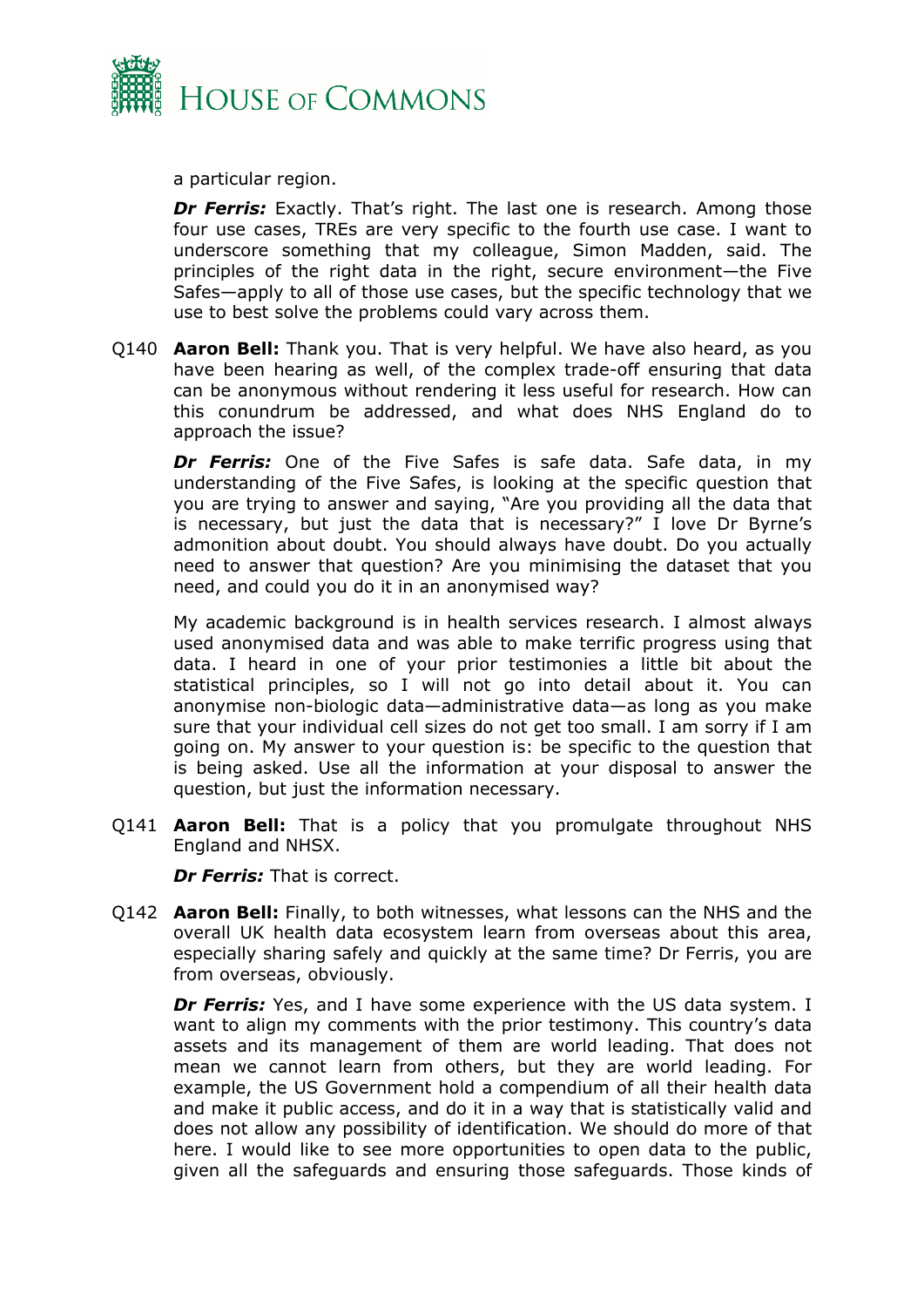

initiatives answer a type of question. They do not answer all questions. We should do everything we can to make the assets available to the public.

Q143 **Aaron Bell:** Is that a learning from Covid as well?

*Dr Ferris:* It is a learning from Covid. I have seen dozens of important papers published about the Covid experience that used private analyses of public data.

Q144 **Aaron Bell:** Mr Madden, do you have any thoughts about what we can learn from overseas?

**Simon Madden:** These are problems that every developed country is trying to grapple with. I agree fundamentally that it is not a binary choice between privacy, innovation and advancement. As Tim said, we are world leaders. We have a unique data asset that is almost part of our national infrastructure, to a certain extent. Inasmuch as we can give advice to others, we should also be looking at what other countries are doing, particularly other common-law jurisdictions that have a similar legal framework.

**Aaron Bell:** Thank you very much.

Q145 **Carol Monaghan:** Mr Madden, could you tell us a bit about the lessons that have been learnt from the general practice data for planning and research initiative?

*Simon Madden:* As I hinted earlier, the fundamental lesson has been the need to bring the public with us. I do not mean that in a trite way; I mean it in a genuine way. It is not just about better communications. Communication is an important aspect of how we move forward with that particular programme, but I do not want to detach the programme from the broader work that we are doing on data anyway. As I said, we want to reset the relationship with the public about data, which means that that engagement needs to include real involvement and to explain the benefits of how data is used. There are some excellent examples of deliberative events that you can hold. The OneLondon programme was a great exemplar of how you can do that and really involve patients and public in not only capturing their views but shaping future decision making.

I do not want to announce too much here. Ministers will not thank me for trailing too much of the strategy. It is fair to say that the data strategy focuses heavily right at the beginning on ways in which we can increase public engagement, increase transparency, build public trust, including through having a data covenant with the public that would build on Caldicott principle 8 around no surprises—a contract with the public around health data—and look at how, through the NHS, we can set a national standard for public engagement. Not only are we having a platinum or gold standard for public engagement from the centre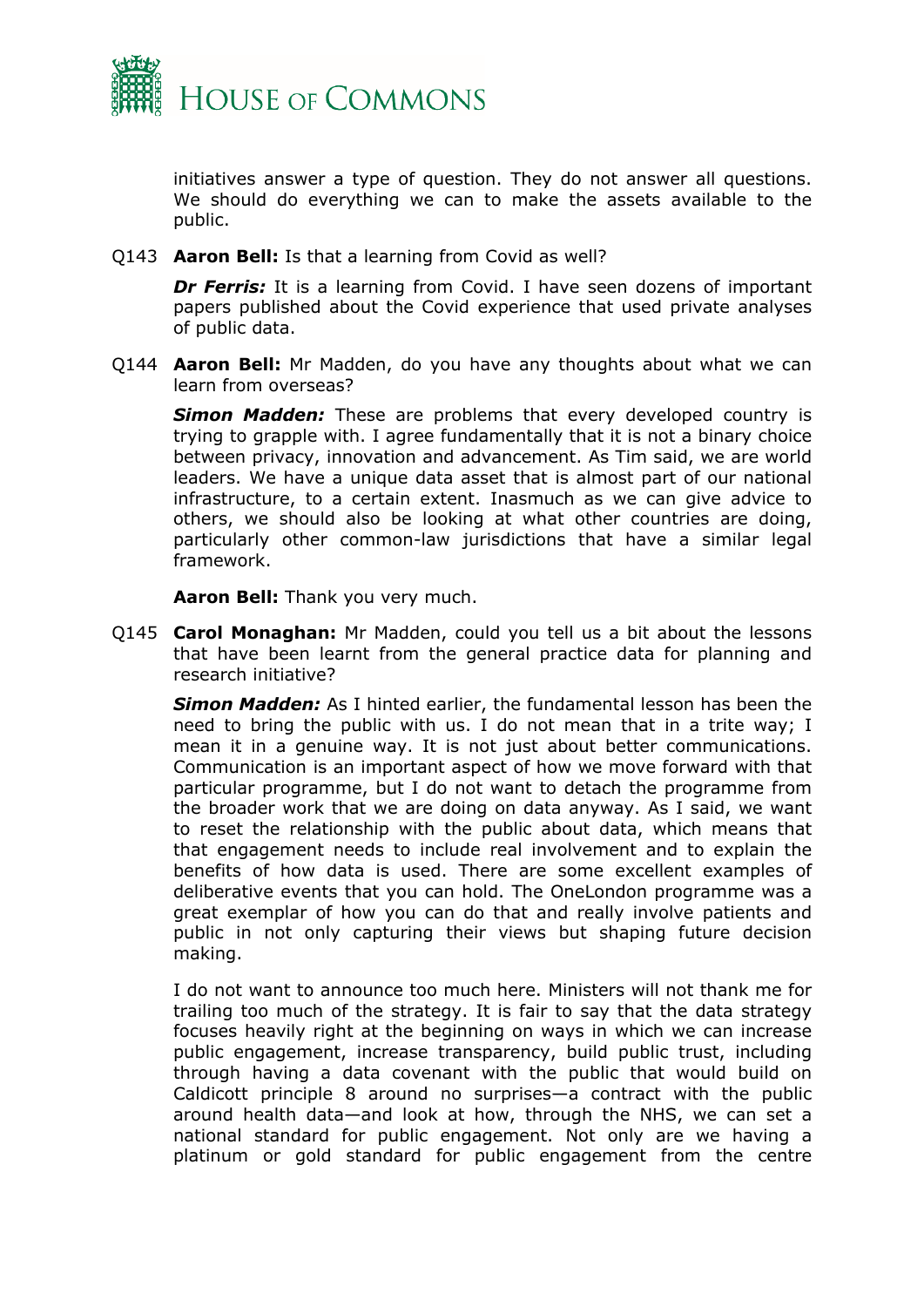

nationally, but at every local level, so that every healthcare organisation is doing the most they can to engage with the public at every level.

Q146 **Carol Monaghan:** What are the challenges of engaging with the public?

*Simon Madden:* There is an obvious challenge of resource. It is expensive. We are resourcing a set of initiatives that will begin shortly, around the publication of the strategy. As Dr Byrne hinted earlier, this is an ongoing thing. Part of the reset of the relationship is building sustainable structures, whether that is regional assemblies or local fora where you can actively engage, and those are challenges to set up. They were particularly challenging during the pandemic when we were trying to think about how we would do them. As we see Covid receding, that is less of an issue.

Q147 **Carol Monaghan:** Has social media been used at all to engage?

*Simon Madden:* It is being used to engage. Social media can have great traction. We have seen that. The power of social media can help drive the opt-out message quite clearly as well; sometimes, it is very difficult to counter some of those negative or at least challenging voices. One of the lessons that we have learnt is that we need to be much more proactive and not reactive. All avenues are being looked at in how we engage with the public. It cannot just be a letter landing on the doormat. It has to be face to face. It has to be through the health profession. It has to be working with the health profession and all the various agencies, including the social care sector as well.

Q148 **Carol Monaghan:** Dr Ferris, do you have any comments on good public engagement and the challenges it might have?

**Dr Ferris:** I concur with my colleague's comments. I might add one additional dimension, which is the importance of the integrated care system, and using the ICSs and local place. It is such a critical part of all the use cases that I described. It is the extent to which the decisions you make with respect to your data are part of your community, so that you see direct community benefit in your local community. You see that the research is not just abstract, other and distant, but is going on in your local community. You see the integration of health and social care around direct care and providing the optimal services to take care of patients, and people see the advantages to them and their local community of the use of data for public benefits.

Q149 **Carol Monaghan:** Quite a few of the pieces of evidence we had talked about asking private companies to provide some sort of benefit to the local community so that people could understand and there was a tangible link to them—maybe a new cancer ward funded by some private company that had used data. Is that being considered? What are the advantages? Are there challenges with it as well?

*Dr Ferris:* I would be cautious about quid pro quo arrangements around data sharing, just to make sure that they did not undermine the Five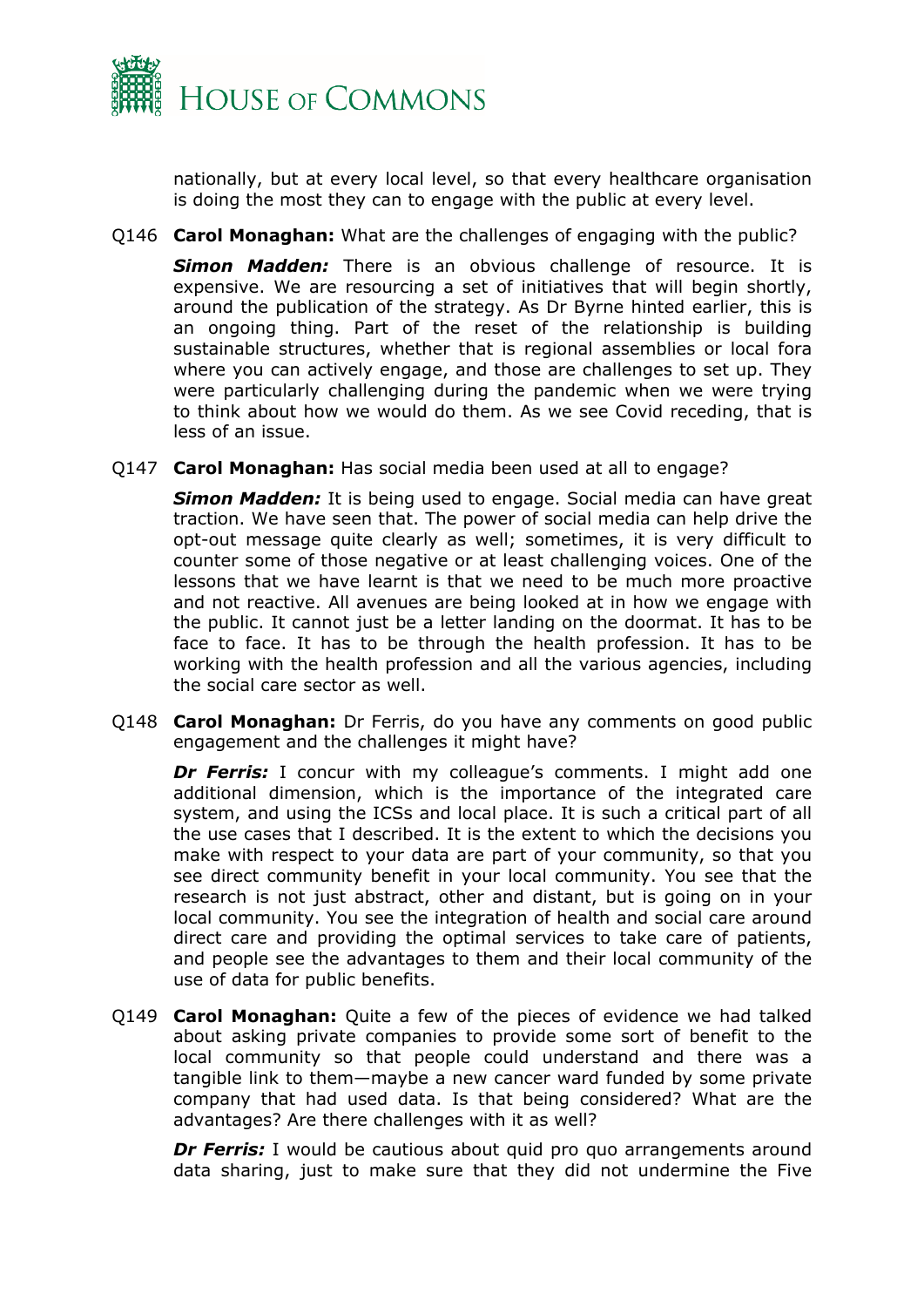

Safes, as Dr Byrne mentioned earlier. Having said that though, I have seen partnerships where a partnership arrangement came to terms where a local community need was fulfilled and there was a relationship with a private or commercial organisation. I would not rule out the possibility; I would just want to approach it with caution.

Q150 **Carol Monaghan:** How else could private companies demonstrate that they could contribute to the general good of a community?

**Dr Ferris:** Most directly, it comes from what they are trying to accomplish. For example, if a software company was dealing with helping social care to be more efficient at going from house to house, in that case, what they are trying to produce is a service for the people in the community. That is an example of how the data share directly serves the interests of that company. Of course, you could go to the other extreme and monetise it, and I think that came up in an earlier conversation about intellectual property. You can certainly take that approach as well. It is a very common approach in the United States. I am sure you are not surprised to hear me say that. That comes with its own set of challenges.

Q151 **Carol Monaghan:** Mr Madden, do you have any final comments?

**Simon Madden:** Some of those issues feel slightly above my pay grade. I will take this opportunity to mention the brilliant work of the Centre for Improving Data Collaboration, which we established a couple of years ago. It has been specifically set up to help healthcare organisations develop more robust data partnerships so that fair returns can come to the NHS as a result of those partnerships, and there is the local and national capability to be able to negotiate fairly with private companies so that those vital elements are not lost in any commercial contract.

**Carol Monaghan:** Thank you.

Q152 **Rebecca Long Bailey:** How does NHS England ensure that individuals are aware of opt-outs to their health data being shared, Dr Ferris?

**Dr Ferris:** I will need to turn to Simon Madden on the specific point. Let me just say that the commitment to making sure that they are informed is there. I am counselled to be careful about predictions about the future because they are not always correct. Dr Byrne noted the potential of the NHS app to be a direct delivery of that kind of information and choice process transaction. It is absolutely my aspiration that that be a vehicle for those kinds of transactions. I will turn to Simon. Is that okay?

#### **Rebecca Long Bailey:** Yes, that is fine.

*Simon Madden:* It is of vital importance that patients and the public understand that they can opt out. First of all, I should say that we acknowledge that the current opt-out system is complex and not easy to navigate, and there are too many types of opt-outs. There is work under way to look at how we can simplify the opt-out landscape.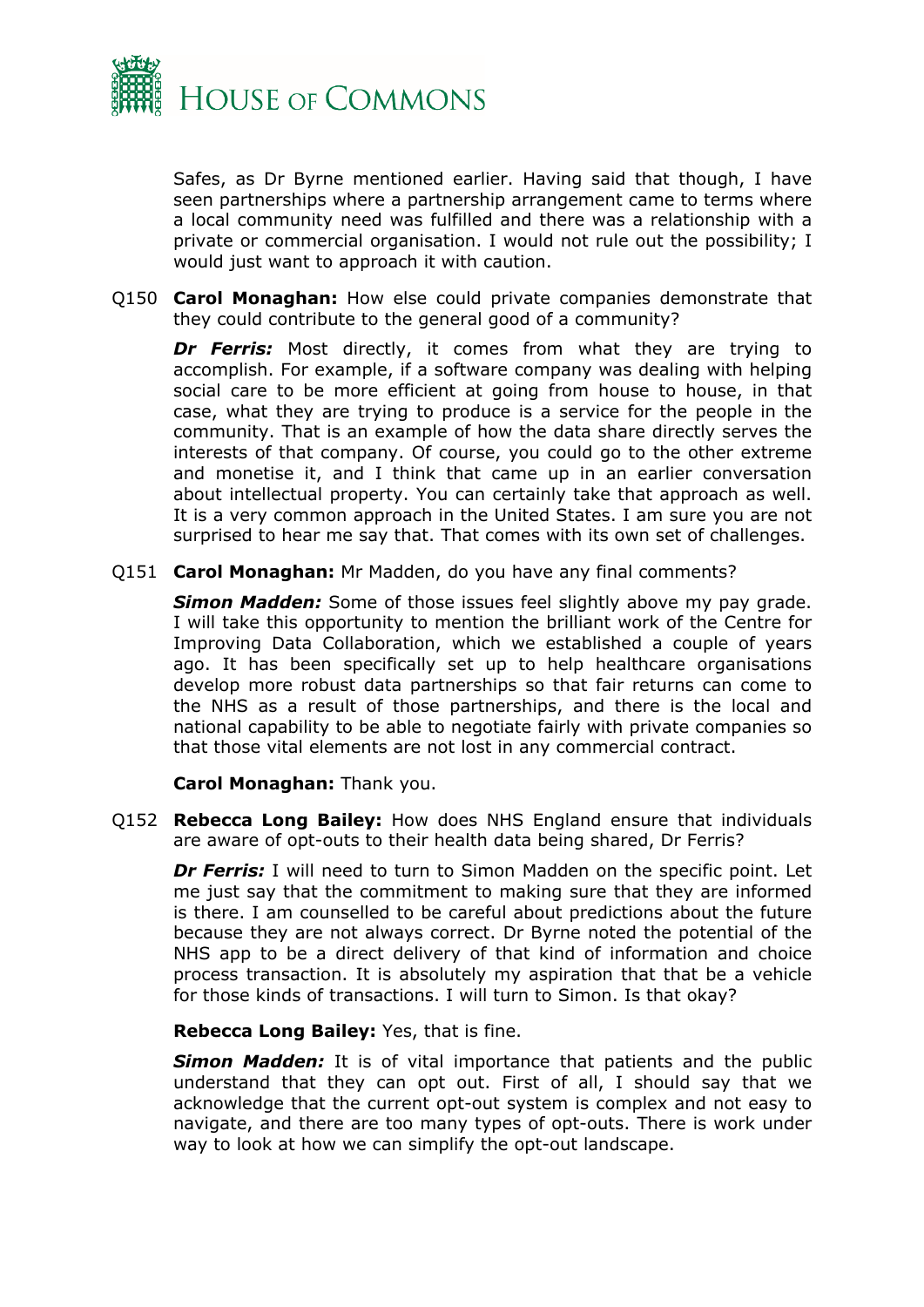

There is perhaps a degree of sophistication that we should introduce so that it is not a blanket opt-out but is, as hinted at earlier by Mr Westmore, project by project or category by category. Certainly, if we are doing our job properly of engaging with the public and involving them, their understanding, hopefully, will be improved. It is incumbent on us to enable them to opt out of specific categories of data so that they can continue to contribute to planning, but there may be elements of specific types of research that they may not want to participate in. There is an opportunity, as Tim said, through the NHS app where you can already use the national data opt-out. As part of the approach that we need to take around simplification, we may need to make the opt-out a little more sophisticated.

Q153 **Rebecca Long Bailey:** Thank you. How can individuals at the moment find out how and by whom their health data is being used and what the benefits are?

*Simon Madden:* At an individual level, I am not convinced that that is possible at the moment. Generally, a patient or a member of the public would understand, if they have not opted out, that it can be used for planning and research. In the longer term, we have an ambition, as we trailed in the draft data strategy, for greater transparency around this, not only through the means of a national annual transparency statement but increasingly to get more granular as the technology allows us, to the extent that perhaps through an individual NHS account people can see directly what their data has contributed to—the specific projects or broad project areas or broad research areas. That remains an ambition and a goal for us.

Q154 **Rebecca Long Bailey:** Thank you. Dr Ferris, is there anything you would like to add?

*Dr Ferris:* This does not connect at the individual level, but there are multiple mechanisms by which patients can see, through notifications of the research that is being conducted, what is actually happening. The data-sharing agreements, of which there are about 1,000 in the NHS, are all publicly available. There are privacy notices at the local level; if a trust is sharing data for non-patient care reasons, they post a public notice of that sharing event. The notices go into considerable detail about what the specific research question is and what data is being used. It does not connect to your individual data, but it does if you are part of that trust. It could make some assumptions about your data being included in that process.

*Simon Madden:* Chair, could I build on that?

**Chair:** Of course.

*Simon Madden:* Tim is absolutely right, but I would summarise it as, currently, the individual has to do much searching to do that, and that does not feel right. It should be something that people can access automatically, and that is why that remains our long-term goal.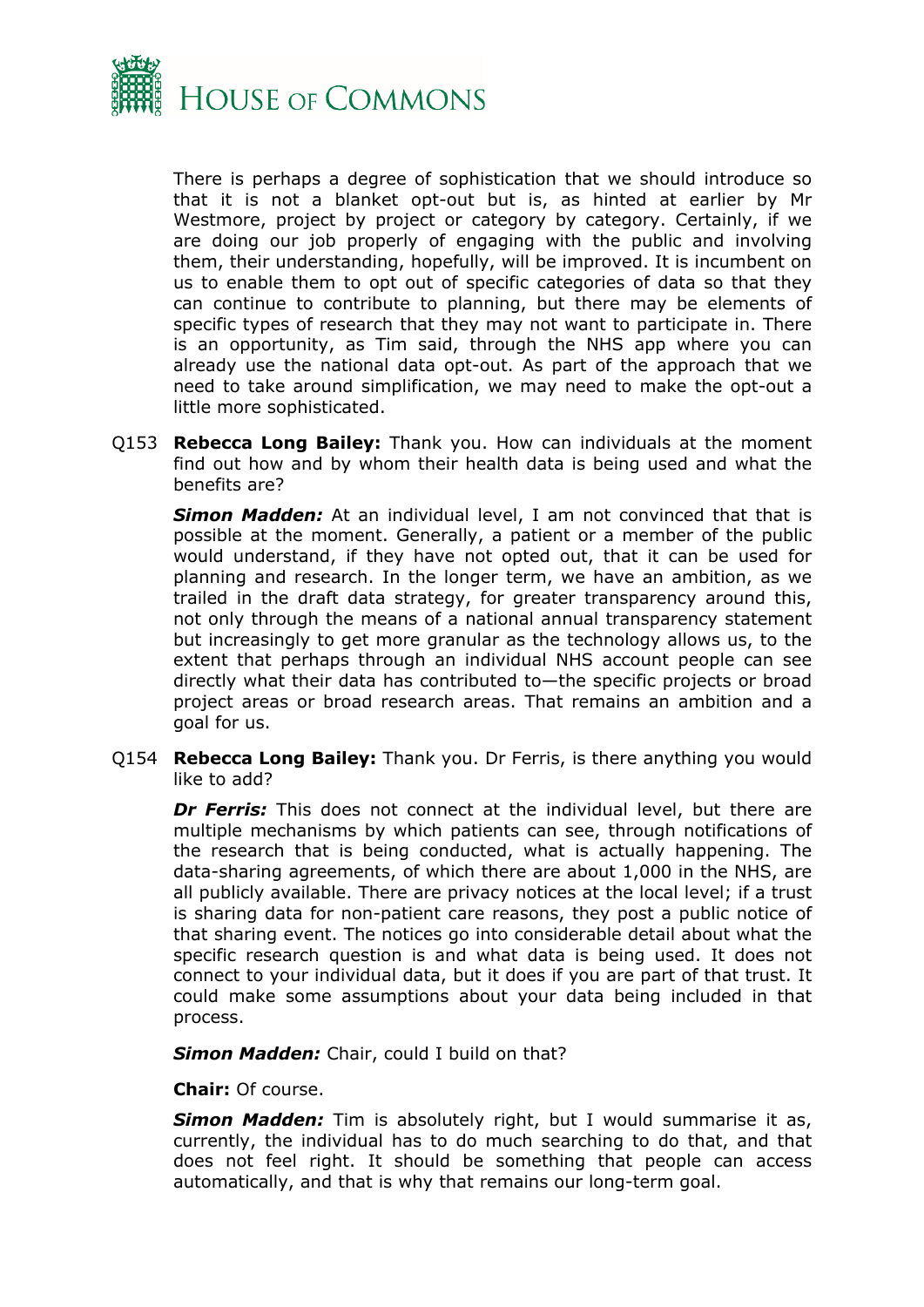

Q155 **Rebecca Long Bailey:** Thank you. Finally, I have a similar question to one posed earlier. We have heard concerns that opt-outs can lead to biases in health data research and medical outcomes. How can that best be addressed, Dr Ferris?

**Dr Ferris:** To save time, I thought the prior testimony we heard was excellent on this point. It is a concern. There is one element of the prior answers that I would build on. It is actually possible to figure out whether there are biases in the missing data in the people who have opted out by simply checking the distribution of the demographics in the opted-in group with national statistics. It is the discord between those two that tells you whether or not you have a biased sample. Table 1 in most research papers compares your sample to a national demographic. That is a standard research technique. It is actually possible.

Q156 **Chair:** Has that been done? Do you know whether the 5% is representative of the overall population or skews the sample?

**Simon Madden:** It is a different thing that Dr Ferris is talking about. Sorry, I am speaking for you, Tim. Each individual research project would look at the demographics and do the comparison. On the actual demographic characteristics of those who have opted out, it would not be appropriate. We cannot look at the demographics of those because they have opted out, and therefore we cannot collect the information on them. We have some idea of geographic spread.

Q157 **Chair:** Let me go back to Dr Ferris on that.

**Dr Ferris:** At my peril, Simon, I am going to disagree. You can just compare those who have not opted out to the whole country.

*Simon Madden:* I think we are agreeing.

**Dr Ferris:** Okay. By inference, you can determine whether or not you have a—

Q158 **Chair:** Has that been done? As you say, you can compare the 95% with the 100% from ONS and see whether it looks broadly the same. Do you know whether that has been done?

*Dr Ferris:* I don't, but I would be pleased to come back to the Committee with a written response to that question.

**Chair:** That would be helpful, thank you.

Q159 **Chris Clarkson:** On that outbreak of consensus, can I turn to the legal certainties around data sharing? What advantage, if any, do you perceive in the new legislation proposed in "Data saves lives"? To follow up on that, I am going to ask you the same question I have asked everybody so far. Do you think the answer is more legislation, or do you think it is better guidance and training?

*Dr Ferris:* On legislative matters, I generally turn to my colleague to the right.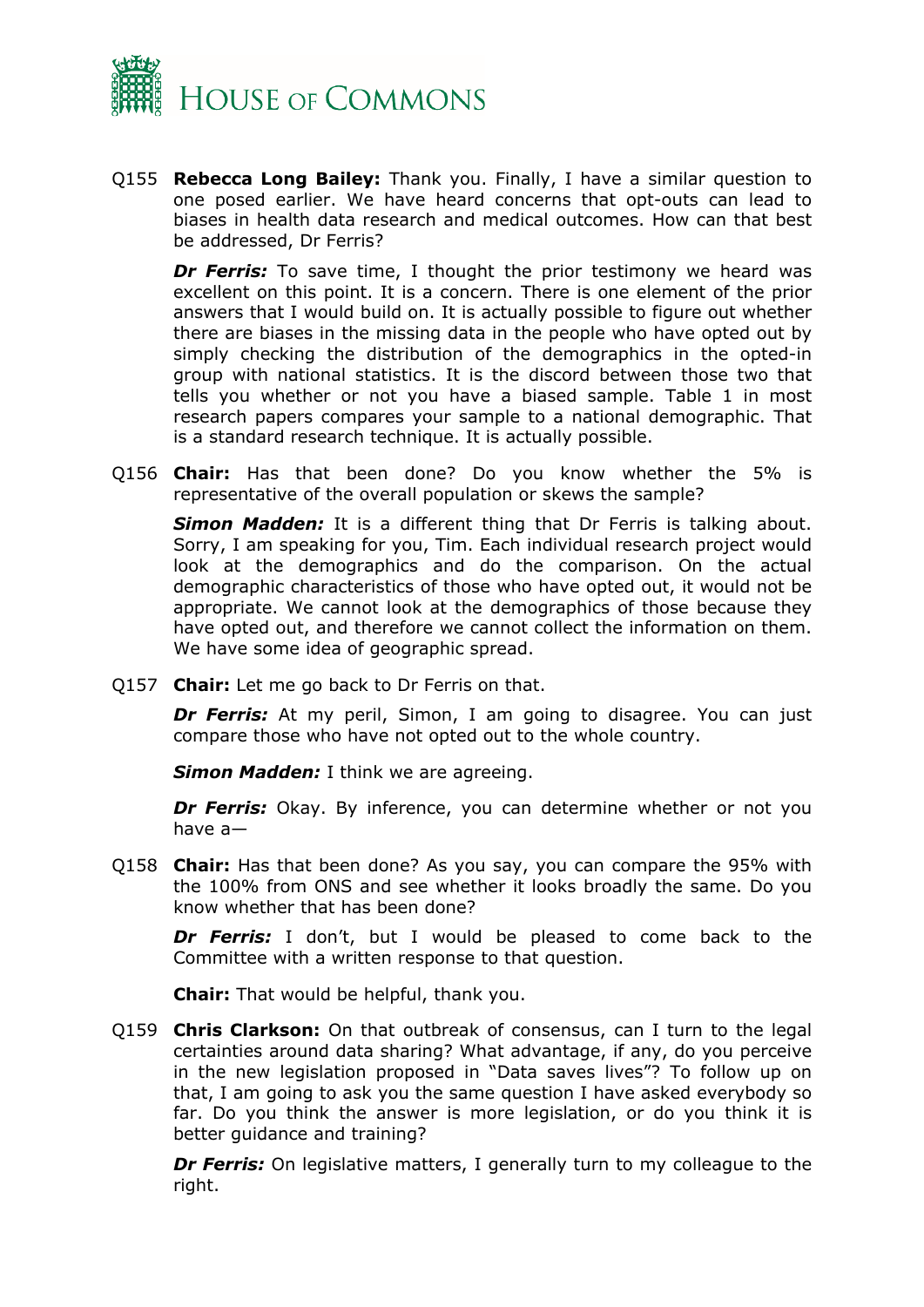

*Simon Madden:* Thank you. I think the legislative framework that we have is sufficient. It is quite a permissive but also a protective framework. It is probably worth highlighting that there are three elements to the legal framework protecting health data. First, there is the common-law duty of confidentiality. There is the Data Protection Act, which obviously applies to all UK data. Then there is specific health legislation, which either empowers or sets limits on the sharing and processing of data, usually bestowing powers on either NHS England or NHS Digital. The measures proposed in "Data saves lives", which are now going through Parliament and have had some large degree of scrutiny throughout that journey, are to underscore the importance of sharing data for the benefit of the health and care system.

We certainly have no plans to legislate in greater detail. There are some elements of secondary legislation that we will use primarily to address some of the benefits that we have seen in using the control of patient information regulations during the pandemic. The primary focus of the secondary legislation that we will begin work on shortly, which we will need to consult on, is on the transfer of functions from NHS Digital to NHS England, where Lord Kamall has committed at the Dispatch Box in the Lords to create a data safe haven in NHS England.

If you accept that NHS Digital is the current baseline for the level of protection that should exist, the Government plan to go further by putting the safeguards and the actual design of the data safe haven into regulations, so that it is transparent and avoids the risk in some of the current oversight provisions of being a management construct, and therefore able to be swept away at the stroke of a pen.

Q160 **Chris Clarkson:** On that, we have heard concerns that the proposals from "Data saves lives" and "Data: a new direction" could potentially weaken personal privacy and affect the adequacy of data-sharing agreements with the EU. How should we look to avoid that?

*Simon Madden:* The health sector is an important part of data sharing. We work closely with DCMS, which has the lead on this work. I do not believe that there is any evidence, from what I have seen, that the privacy aspects in relation to the sharing of health data will be weakened as a result of any adequacy decisions or our leaving the European Union.

## **Chris Clarkson:** Thank you.

Q161 **Aaron Bell:** Returning to the area we were talking about earlier about data sharing, I want to talk specifically about ethics because that is very important to the public at large. How does NHS England ensure that data is shared ethically? More substantially, what do you understand by ethics in terms of data sharing and who you share it with in intermediaries and end users?

**Dr Ferris:** Obviously, it is a really broad topic. The ethical frameworks are multiple ethical frameworks that one could apply to the sharing of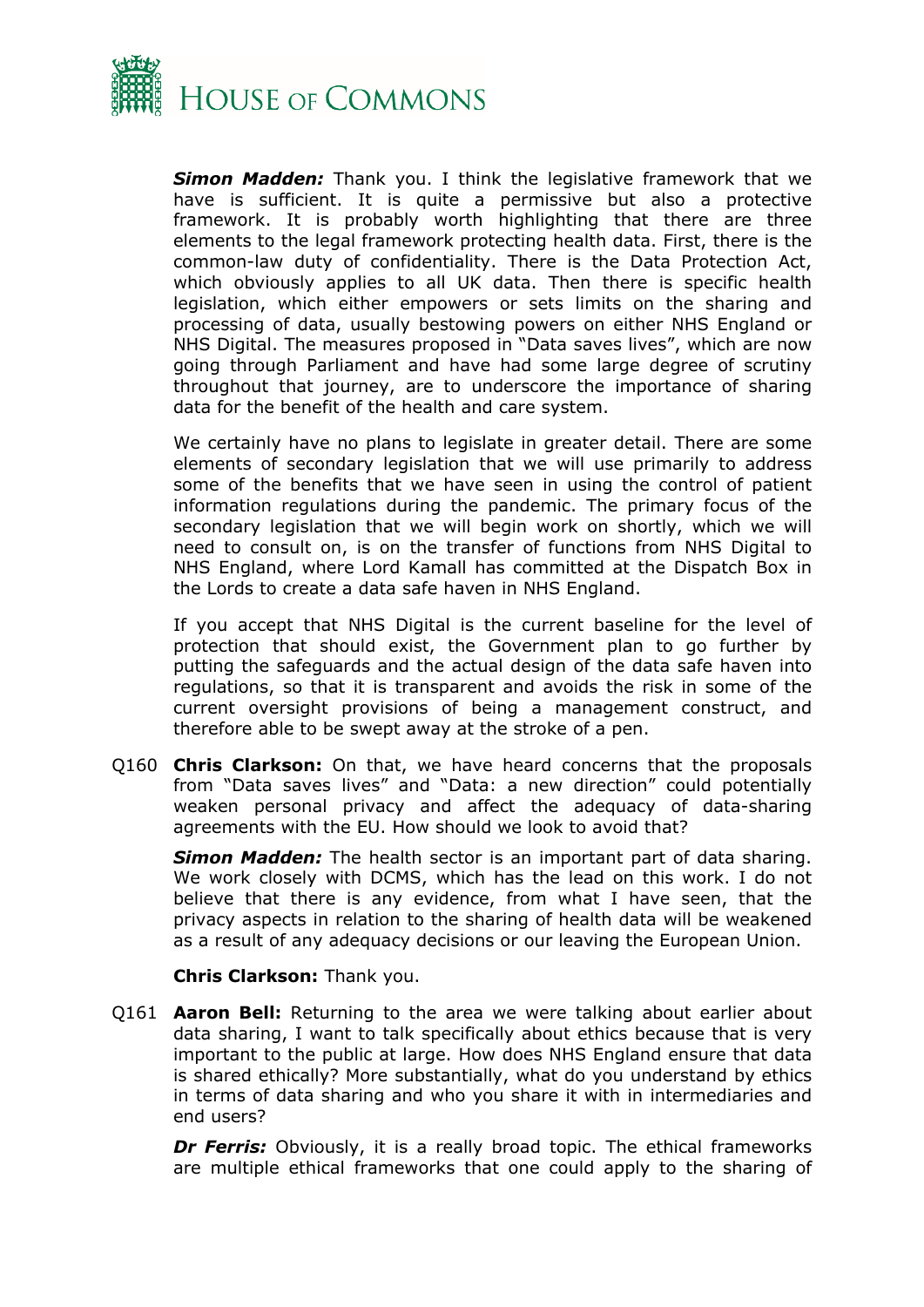

data. Dr Byrne presented two different frameworks, both of which I would say were reasonable and fit for purpose. I will highlight a couple of things that she touched on in that consideration. It is particularly important to understand that the creation of the data is a by-product of the delivery of care. That, to me as a practising physician, borders on being a sacred trust, because of the critical nature of the trusting relationship, and therefore the trust with data. Clinical care cannot occur without that as primary.

For me, everything that we do with data must acknowledge the context in which the data was created and make sure that it does not undermine that trusting relationship. That is a fundamental principle that I apply in all these situations. The other thing that often gets lost, as Mr Westmore said, is that it turns out that people's feelings about how their data is being used are really specific to the situation. It becomes very challenging to have conversations about generalities in the context of the ethical use of data because you can make broad statements and you can almost always find a person who can agree to a specific exception. Then how important was the broad statement?

Those two things are critical foundational principles in the ethical considerations of the use of data where you start thinking about public benefit and where you start thinking about the ethics of your commitment to the community. My opting out makes it more difficult for the community to cure cancer, for example. I am being extreme for dramatic purposes, but to make the point that there are ethics both around the use and sharing of the data and around participation in your community and making sure that we are doing our duty as citizens and contributing our data to a public good that may or may not benefit us specifically.

Q162 **Aaron Bell:** Sure. There is obviously a public benefit, a public good, and there should be in all of these circumstances, but in some cases there is obviously potential for private benefit. The most obvious is drug research or treatment research. Do you treat those cases differently? Do you think a different ethical framework needs to be applied to cases where you are sharing with trusted intermediaries or trusted end users, but who also have a private interest in it as well as the public interest?

*Dr Ferris:* Two thoughts come to mind in response to that question. One is the critical nature of consent for participation in a therapeutic trial. When I think of pharmaceutical companies and their access to the NHS, the principal access that they are searching for is not to data per se, but to trials that allow them to prove and test, and that always must involve fully informed consent. That is a very specific situation that is well demarcated. When you consent to a trial—I have consented myself and my family to multiple trials—you are consenting in full knowledge of the sharing of the data that is involved.

Q163 **Aaron Bell:** Mr Madden, do you want to add anything?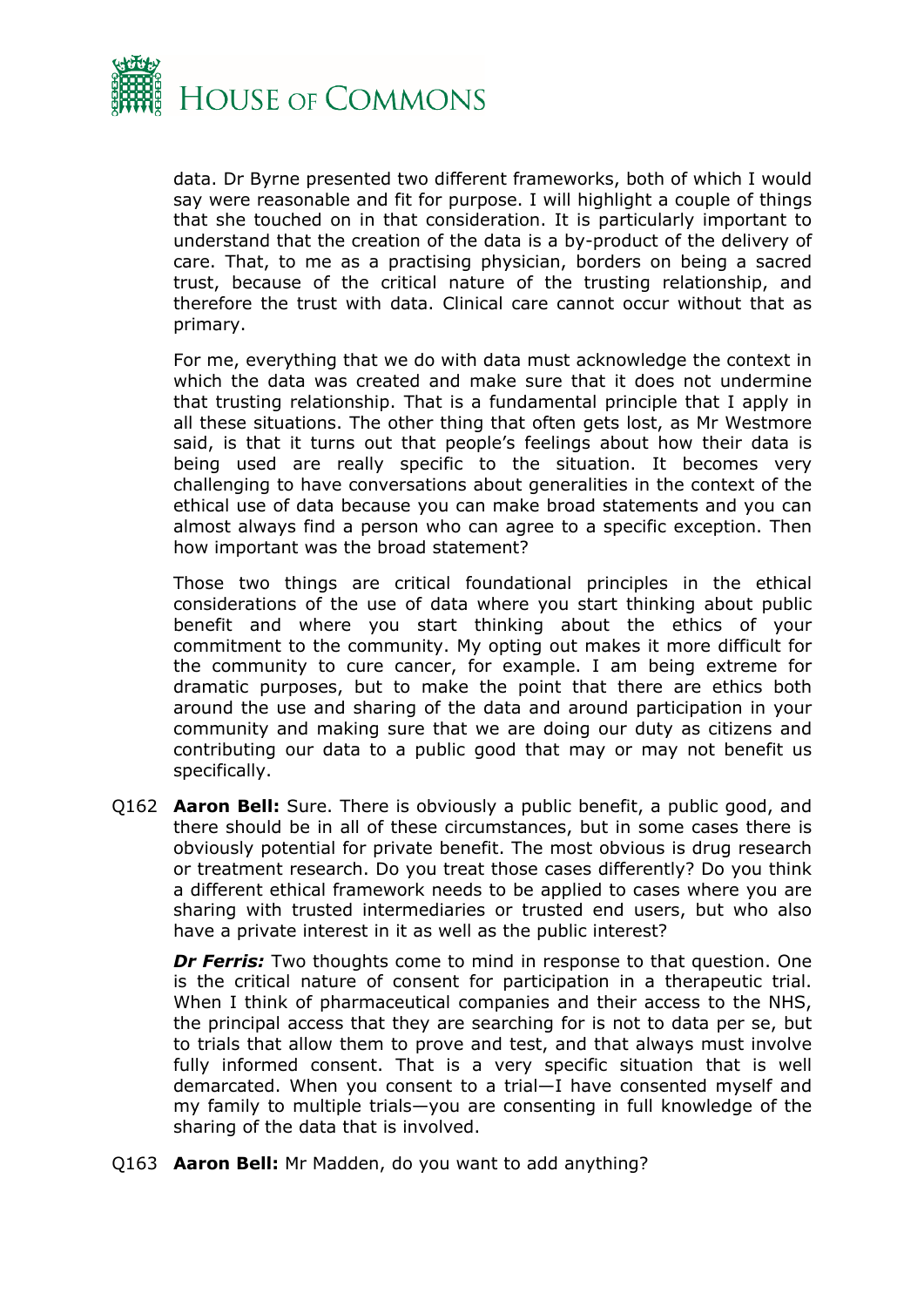

*Simon Madden:* I will not repeat what Tim says. I agree. The fundamental consideration of access to any data issue that we operate by is strict adherence to the law. The law determines whether or not data can be shared, what purpose it will be used for, and how it should be shared, and so on. The law is our overwhelming compass.

Q164 **Aaron Bell:** We are parliamentarians. We have the power to change that law.

#### *Simon Madden:* Of course.

Q165 **Aaron Bell:** If there are any issues where you think it is stopping data being shared that should be, or conversely, we would be very interested to hear that as well.

*Simon Madden:* I was going to come on to something that is not always known, and it speaks to the point that Mr Clarkson made around the use of guidance. You have the law as the framework, but how often that law is applied is seen through what we call information governance. Often, that is a term that is quite peculiar to health. Other people might call it data protection or data security. We recognise that there is some way to go to simplify the information governance frameworks and the guidance that is used to enable data sharing and provide data access. There is overlapping guidance that can often conflict and contradict, so we have set up a portal and a panel, which the national data guardian also belongs to, that oversees and supervises the production of simplified information governance guidance.

We found that often within the system there was an over-legalistic interpretation of how the data should be applied, which in some cases led to system paralysis, and in the most extreme cases meant that data was not even shared for direct care because some clinicians were worried about whether they were doing the right thing. It is a combination of the law being as clear as it can be, and the guidance, through the information governance mechanisms that we oversee, to make sure that the system is taking a proportionate, safe and secure view, but not an over-legalistic view that would prohibit the sharing of data when it absolutely needs to be shared.

**Aaron Bell:** Thank you. That is very helpful.

Q166 **Rebecca Long Bailey:** Witnesses told the Committee that the UK's data ecosystem was slowing down access to health data, sometimes by several years. What will the Government's proposals in "Data saves lives" do to address this, and what specific progress is being made across NHS and Government Departments to speed up health data sharing and link it with other datasets? Social care is one example.

*Simon Madden:* The two-year case is an outlier, and it is an extreme one. When there are cases where there are problems with getting access to data, it is for a variety of reasons. Sometimes it is a perfect storm of events. Often, I have to say that it is because the process has not been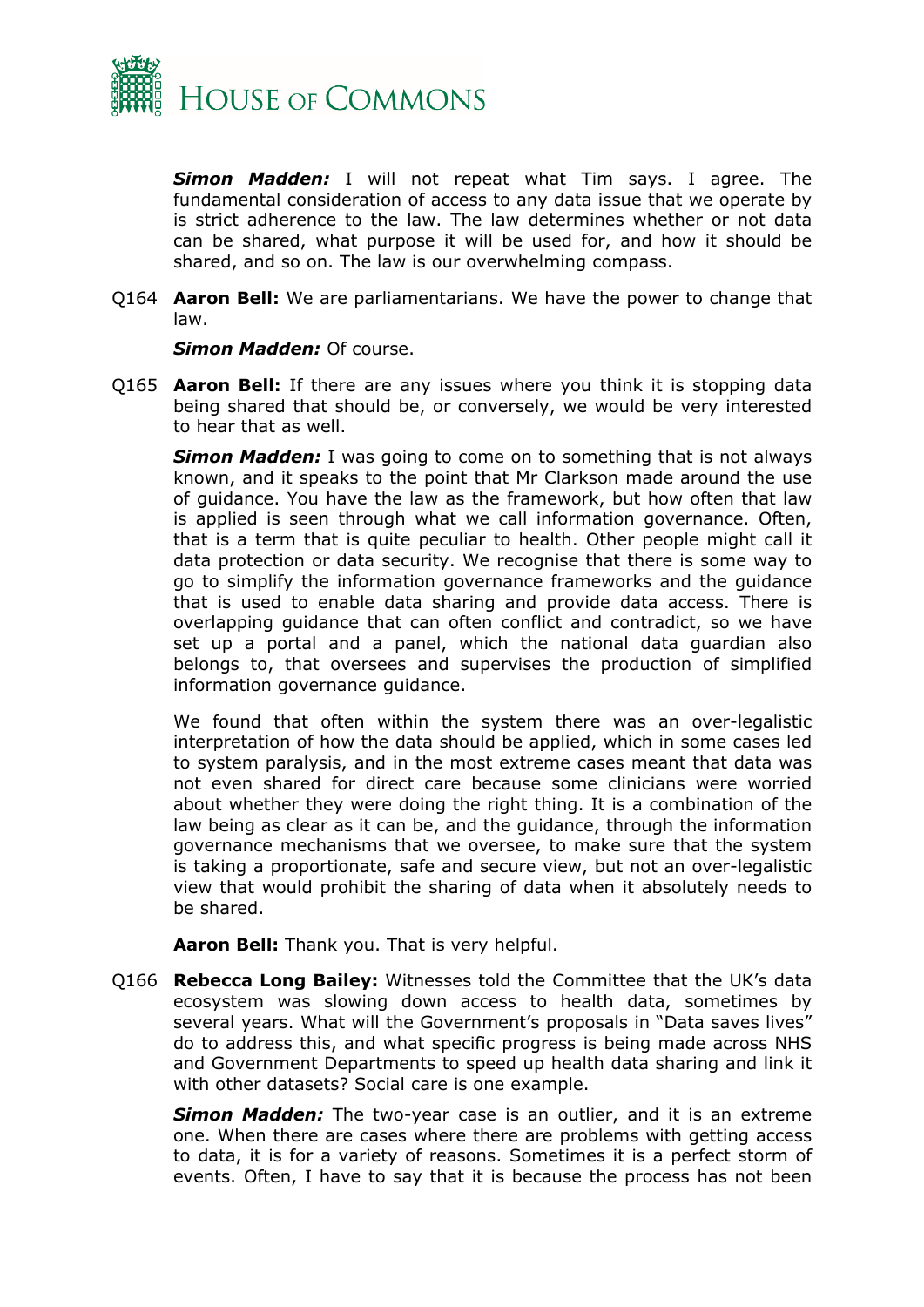

followed correctly. We can always do more to improve processes and make them clearer for those applying. There is sometimes a real problem in the process and the forms—effectively as basic as that—being filled in incorrectly, and they go so far down the line and then have to come back.

In terms of what we are doing to improve it, the way in which we set up trusted research environments will greatly enhance access to data from a researcher's point of view. It will require a different way of working. There is potential. Provided that an organisation is part of an accreditation framework—the secure environments are accredited, but there is an application process—and that the organisation or individual researchers have a legitimate purpose to access the data, the whole process should be speeded up. There will be a degree of passporting. That process is still to be worked out. We are working closely with the research community to ensure that their interests and their needs are reflected in the process design.

## Q167 **Rebecca Long Bailey:** Dr Ferris.

**Dr Ferris:** To build on that a little bit, maybe with a few specific numbers, the Data Access Request Service has had between 31 and 216 requests per month over the past six months. They average about 50 a month. The average time to approval is 41 days. The approval process, as Mr Madden said, is typically not the big barrier. It is actually getting the data together. The ones that take the longest are those with the most complicated data requests, where you are merging multiple different systems and data curation across those different systems.

I mentioned earlier to Mr Bell the four types of systems. Within those types of systems are multiple vendors. Every single one of those vendors formats the data internal to their system differently. When we have a national data request that wants to bring systematic data together from all over this country, it is a really big data curation task because none of the datasets sits in a way that is easily merged.

Mr Westmore and Mr Madden pointed out that the TRE is potentially a big advantage, and I want to underscore that. In the future, what we would like is that when you do a curation process you would hold that for the next time you need it. We have not had the capability to do that in the past. We would like to build that capability. The more complex data requests, which are, dare I say, the most exciting and cutting edge, potentially have the largest impact. We want to be in a position to facilitate those complex data requests. We have a way to go, but we are setting up all the components to make that better.

We recently set up an account management system team and methodology, so that there were specific people shepherding each individual application through the process. We are hopeful that that account management process will deliver greater timeliness to the data requests.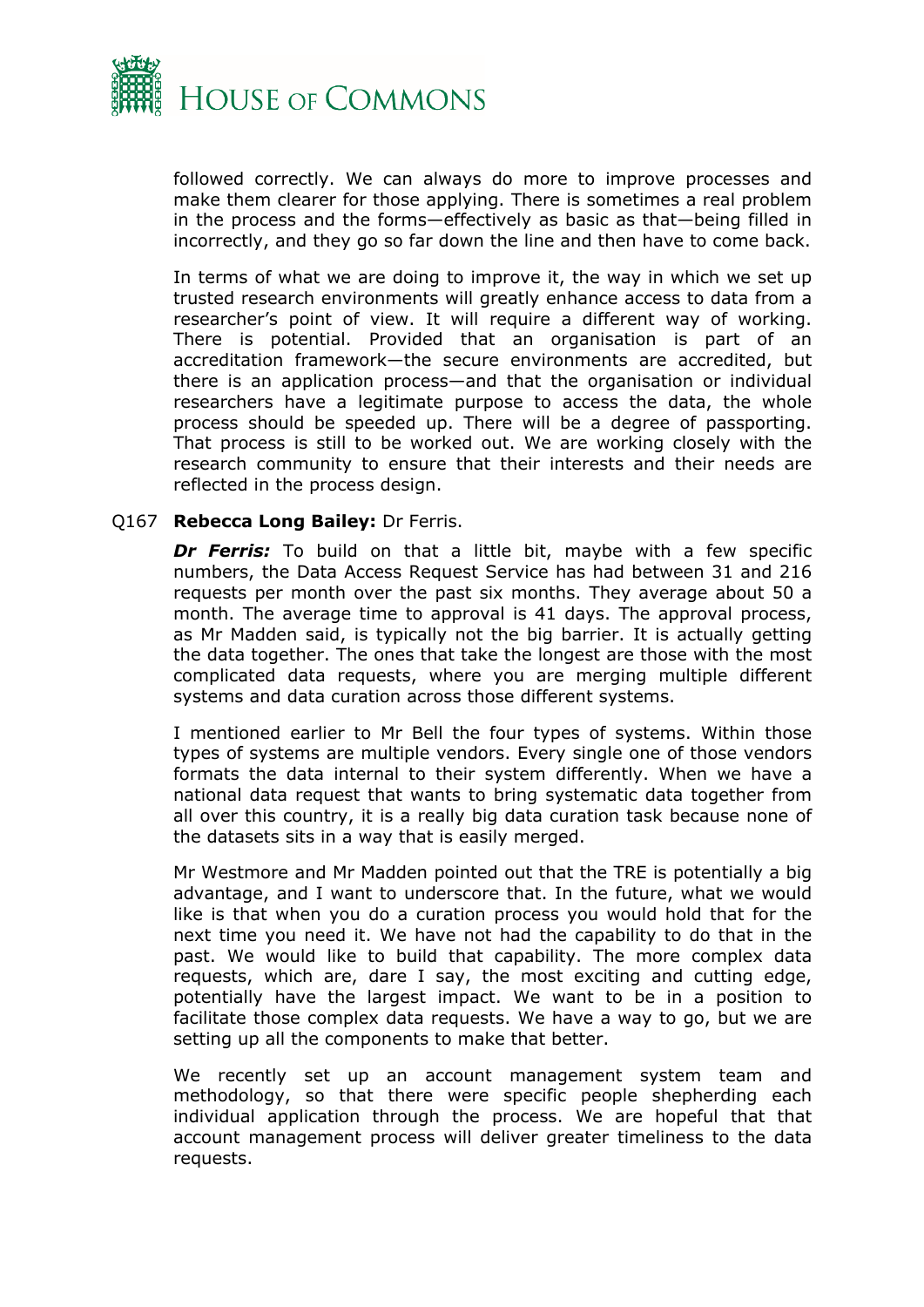

Q168 **Rebecca Long Bailey:** Thank you. On the question of the merger between NHS Digital, NHSX and NHS England, what benefits will it bring? The merger plans were criticised recently in the House of Lords as they were seen as undermining NHS Digital's role as a statutory safe haven for patient data. What safeguards will be in place to ensure that that role is not undermined?

*Simon Madden:* The overarching aim of the reforms themselves is to get the right organisations and the right structure in place to help drive transformation of health and care. We now have a situation where we have a backlog. There is continuing pressure on the NHS and on the health and care system more generally. The real urgency around digital transformation is ever more acute; therefore, the Secretary of State took the view, having read the independent report from Laura Wade-Gery, that some structural changes needed to be made in how digital transformation, technology and data were governed and operated in the NHS. We have Health Education England and NHS Digital merging into NHS England. NHSX was a joint unit between the Department of Health and Social Care and NHS England. The NHSX brand has been retired. In its place is a new joint policy unit that sits at the heart of the transformation directorate to still have a link between the two organisations.

To the point about the Lords' objections, Lord Kamall worked hard to listen to peers about their concerns. First of all, it is important that people understand that, in transferring the functions of NHS Digital to NHS England, the same obligations and constraints will apply to NHS England in any event. In addition, over and above that, Lord Kamall made an undertaking that the transfer of function regulations that will actually transfer the functions from Digital to England will also contain provisions for a data safe haven and set out in those regulations how there will be independent oversight and independent scrutiny, and how it will be distinct from the rest of NHS England's delivery operations. We are working with Lord Kamall on developing those proposals as we speak.

## Q169 **Rebecca Long Bailey:** Thank you. Dr Ferris, do you have anything to add?

*Dr Ferris:* I want to make an offer at some point before we finish to be available to any of you for further conversations on any of these topics. It is really important for us to get this right. We are very pleased that you are having this conversation. It is actually part of the national conversation that we need to have. We are committed to answering any and all of your questions now and in the future.

**Chair:** Thank you very much. That is very kind of you. We will be making a report with some recommendations, and we hope that you will use your influence in the Department, both of you, to ensure that they are enacted. We have not made them yet, but they will draw on the expertise that we have had, including from yourselves.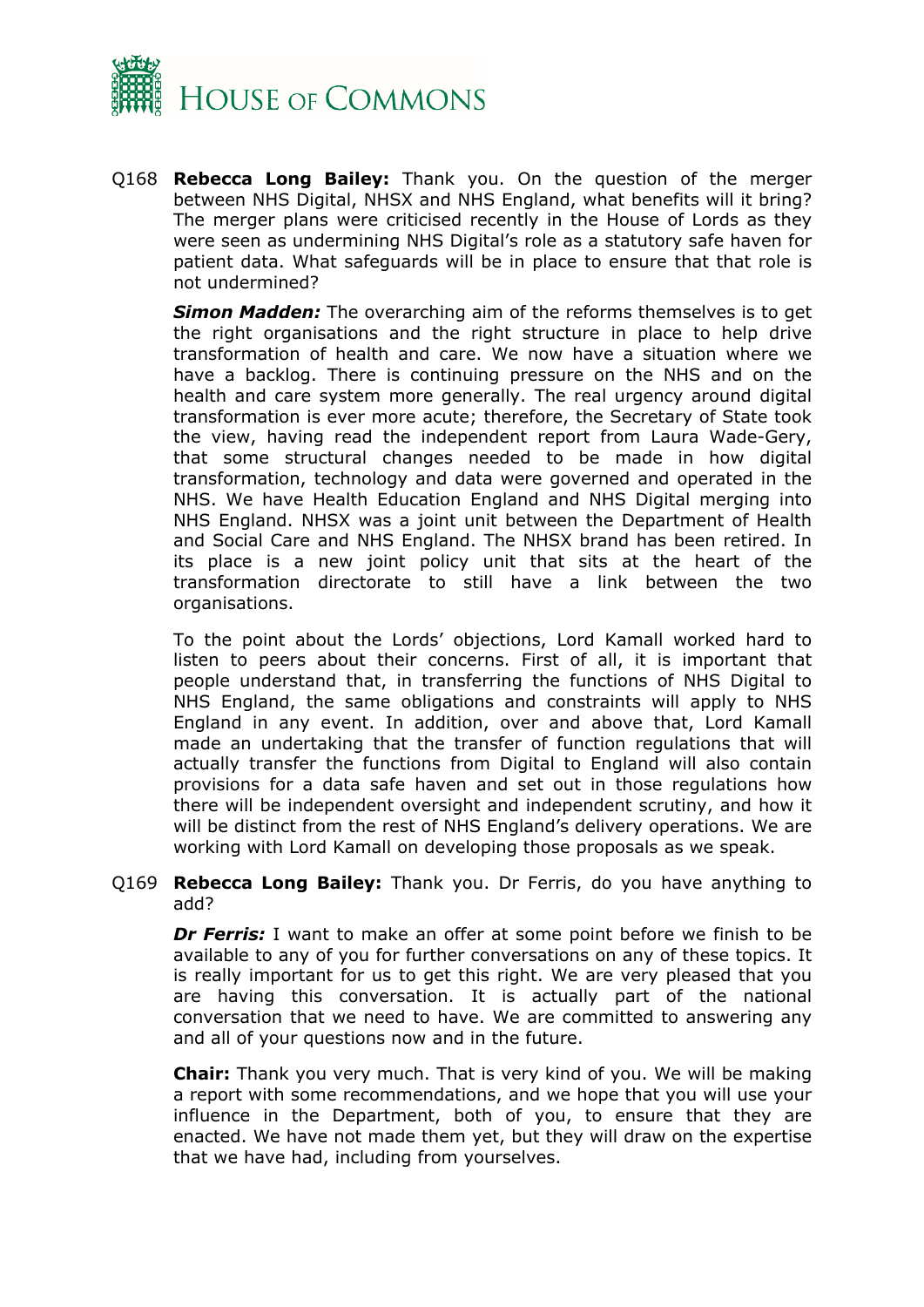

Q170 **Chris Clarkson:** Very briefly, I want to touch on the use of AI with health data. What challenges, if any, does the use of AI pose for the use of health data, particularly in the NHS? Do you want to start, Dr Ferris?

**Dr Ferris:** It is interesting to think about the way in to such a broad question. As multiple testimonies have said, AI is a tool, and it can be applied in so many situations. Its most effective use, as you probably know, is in high-volume decision-making settings where decisions are made in a patterned way many times that allows the computer to learn and then apply its insight.

In the context of medicine, it is really important. I think of its most powerful use as—these words are important—decision support. It is not the AI that makes the decision; it is the AI that presents to a clinician or a patient an option. Just as when using a search engine you are presented with a bunch of options, they are not making the decision; you are making the decision based on the options presented to you.

If the options presented to you are biased, that is a problem. That is the central problem. The context for whether or not a decision is biased matters. If as a clinician I am presented with decision support tools that are run off an AI algorithm, and someone says, "In this situation, you should consider this other pharmaceutical because it would be better for them, based on this algorithm or AI learning," that is something I can then check and make my own independent decision.

I find the use of AI in those settings incredibly helpful. It makes me a better doctor, honestly, to have the computer point things out. I am human. I cannot know everything that is in everyone's chart. Do I know, if I see someone for a cough, that they are asplenic and have not had a Pneumovax? What I did for their cough may or may not help them over the next few days, but if the computer reminds me that they have not had a Pneumovax, that could save their life. I would not normally go looking for that information if I was seeing them for a cough. That kind of decision support, whether it is applied to imaging or clinical decisions, is incredibly valuable, but it is in the context of decision support. An individual is making a decision based on that information.

Operational issues are a very different context for the use of AI. Being presented with options for the optimal way to fill beds is a really different context. In that context, it is more difficult for me to see how, for example, demographic bias would play into that kind of algorithm. Bias is really important to understand the context, and to understand where it is and is not applicable. As my colleague, Mr Westmore, said, the tools used to understand whether an algorithm is biased are becoming better and better. I am hopeful that in the future the current concerns about bias and AI will diminish as those tools become more and more commonplace.

Q171 **Chris Clarkson:** Is there anything you would like to add, Mr Madden?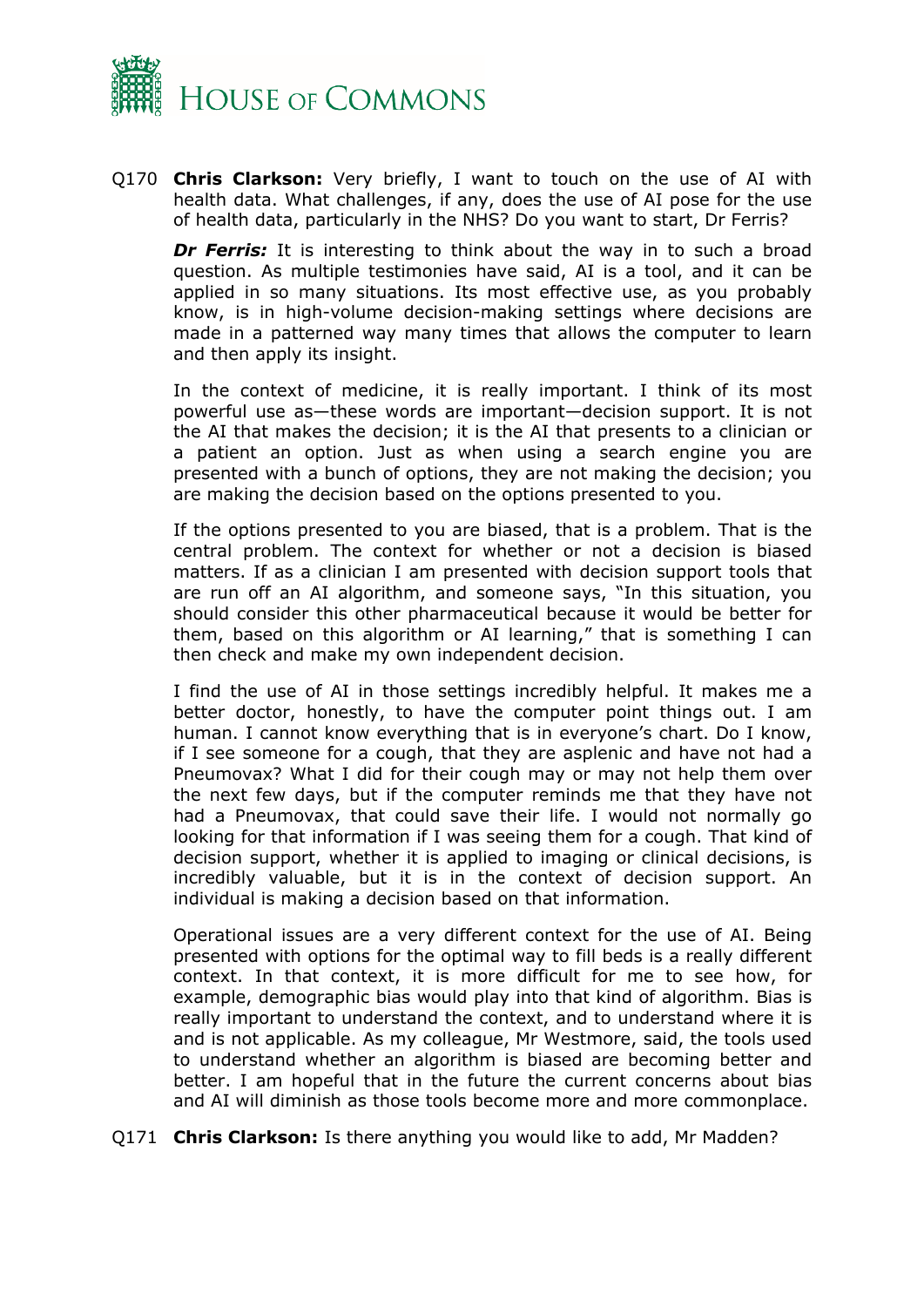

*Simon Madden:* I agree with Tim and the previous testimony. As part of the NHS AI Lab, we have two particular programmes around regulation and ethics. The regulation piece, as Dr Byrne mentioned earlier, is about the formation of the multi-agency advice service that will help to bring regulators together to provide real guidance in this area. I have nothing to add.

Q172 **Chris Clarkson:** Dr Byrne mentioned the building in of doubt, which presumably is the ongoing piece. At the moment, is it fair to say that clinicians are, effectively, the element of doubt? When you get that advice and support, you can question it at a human level.

*Dr Ferris:* Yes. This pertains to all algorithms and not just AI, which is a specific subtype: when I first started practising medicine, computers were reading EKGs—heart rhythms—and they were terrible at it. I could do better. Thirty years later, there is no question but that computers are better than humans at reading EKGs, far better.

The importance of that example is the timeframe over which we did it. We started 30 years ago asking computers to read them and recognising that their output was mediocre at best, so we did not generally follow them. Now we have learned to trust them because they are better than people. We have that journey to go through, but we have to allow ourselves the right context and the permission to go on that journey. If we do not start on that journey, we will not take out the biases and inaccuracies that will recede with time.

Q173 **Chris Clarkson:** I appreciate it is a refined thing and it is a continuum. AI is not a static thing. How, and to what extent, is AI currently being used in the NHS? How essential is it to making clinical decisions? How integral is it now to the day-to-day operation of the NHS?

*Dr Ferris:* I can give you one great example from a couple of weeks ago. I was at Barts, where they run the largest mechanical thrombectomy unit in Europe, which covers much of the east of England, both north and south of the Thames. It is critically important because a CT scan is done on a patient with an acute stroke, and whether or not you can remove that clot mechanically is a highly specialised decision. Computers are quite good at it. The AI Lab funded a commercial company that now uses them. Each time a patient is considered for a helicopter flight to Barts for mechanical thrombectomy, that AI algorithm is used to enable communication between the specialist experts and the emergency room doctors who are treating the patient. That is just one example of a truly life-saving instance of a use of AI.

Q174 **Chris Clarkson:** You would say it is already quite an important part of—

**Dr Ferris:** It is already quite an important part of the delivery of healthcare.

Q175 **Chris Clarkson:** Thank you very much. Is there anything you would like to add, Mr Madden?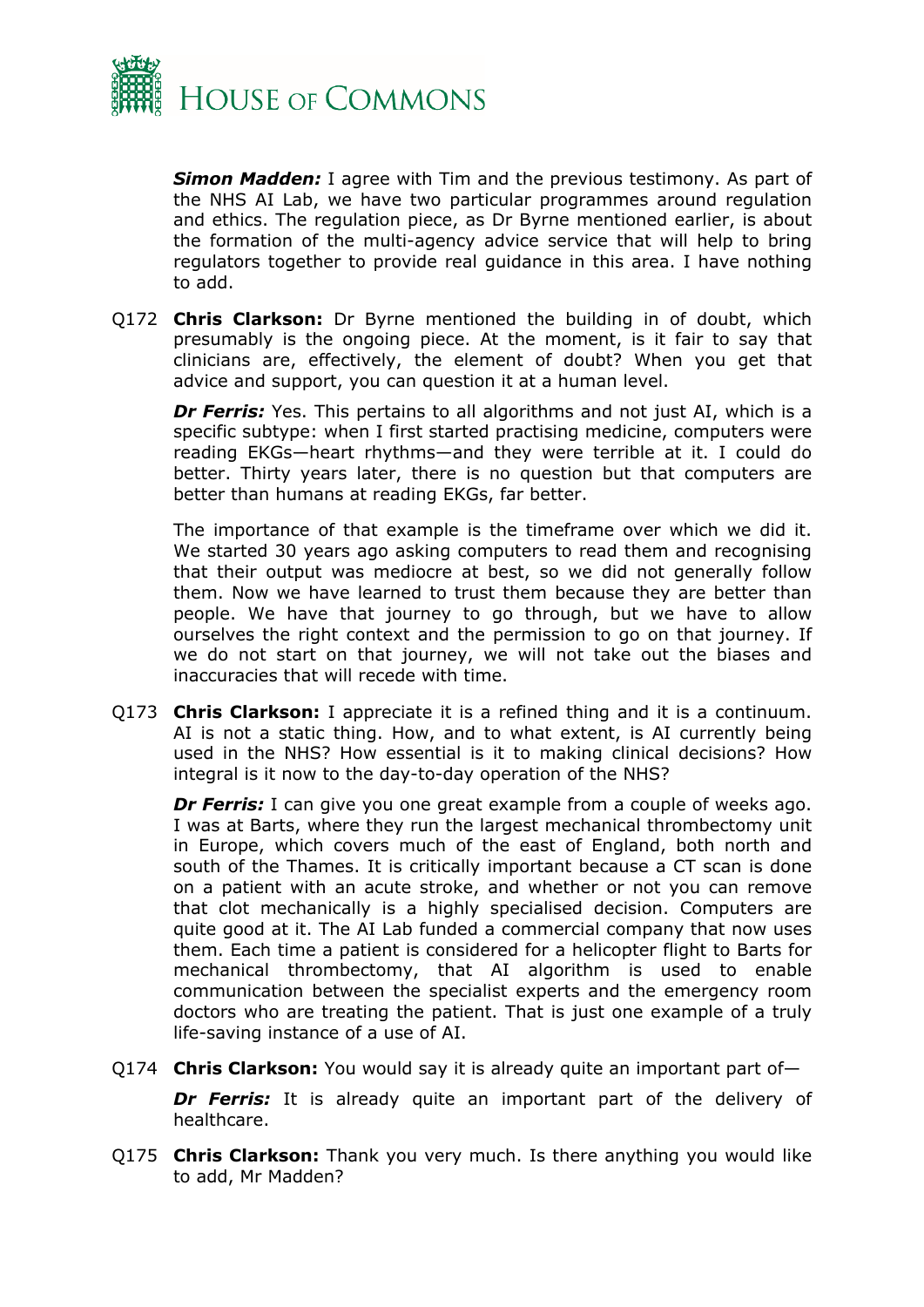

*Simon Madden:* My understanding is that we have around 183 projects live at the moment across 163 primary and secondary care trusts across the country. That reinforces Tim's point.

**Chris Clarkson:** Thank you very much. That is very helpful.

Q176 **Aaron Bell:** I want to challenge Dr Ferris a little bit. One use of AI is obviously pattern recognition in previously unsuspected patterns. Is there not a tension with what you said earlier about only making the data that you need for something available, because AI is sometimes about finding previously unsuspected patterns?

**Dr Ferris:** You are absolutely right to challenge me on that. It is one of the complexities. In the situation of the use of AI, in fact, the more data the better because you do not know which signals the computer will pick up as predictive. You are absolutely right. AI is a case where it is not all and just; it is just all.

Q177 **Aaron Bell:** You would justify sharing it all on that basis.

**Dr Ferris:** Yes. Again, I would want to go through the Five Safes and make sure that we really thought through ensuring that we were optimised on all Five Safes.

**Simon Madden:** It is also why, speaking to my point earlier around information governance and guidance, we are about to issue some new guidance for information governance practitioners across the health and care system so that they understand the distinct needs around data sharing and data access in relation to AI.

**Dr Ferris:** I want to add one more thing. Again, this is where the TRE will be incredibly helpful. If the data is sitting in a TRE and you are not sharing the data, but you are bringing the analysis to the data and analysing it in a secure environment, it reduces concerns around—

**Aaron Bell:** Over-sharing.

*Dr Ferris:* Over-sharing.

**Aaron Bell:** Thank you.

Q178 **Chair:** I was interested in this point as well, given that you introduced your remarks by saying that in your practice you just had the information that was necessary. That was to introduce the thought that the default of information being more richly available than was needed is something that could be avoided and resisted. The exchange that you just had with Aaron has big implications, doesn't it? Certainly, for research purposes at least, we need to prepare ourselves, or there is advantage in preparing ourselves, for a world in which we share data more than is indicated by the particular research question. Have you thought about what the policy implications of that insight are?

*Dr Ferris:* Is that to me?